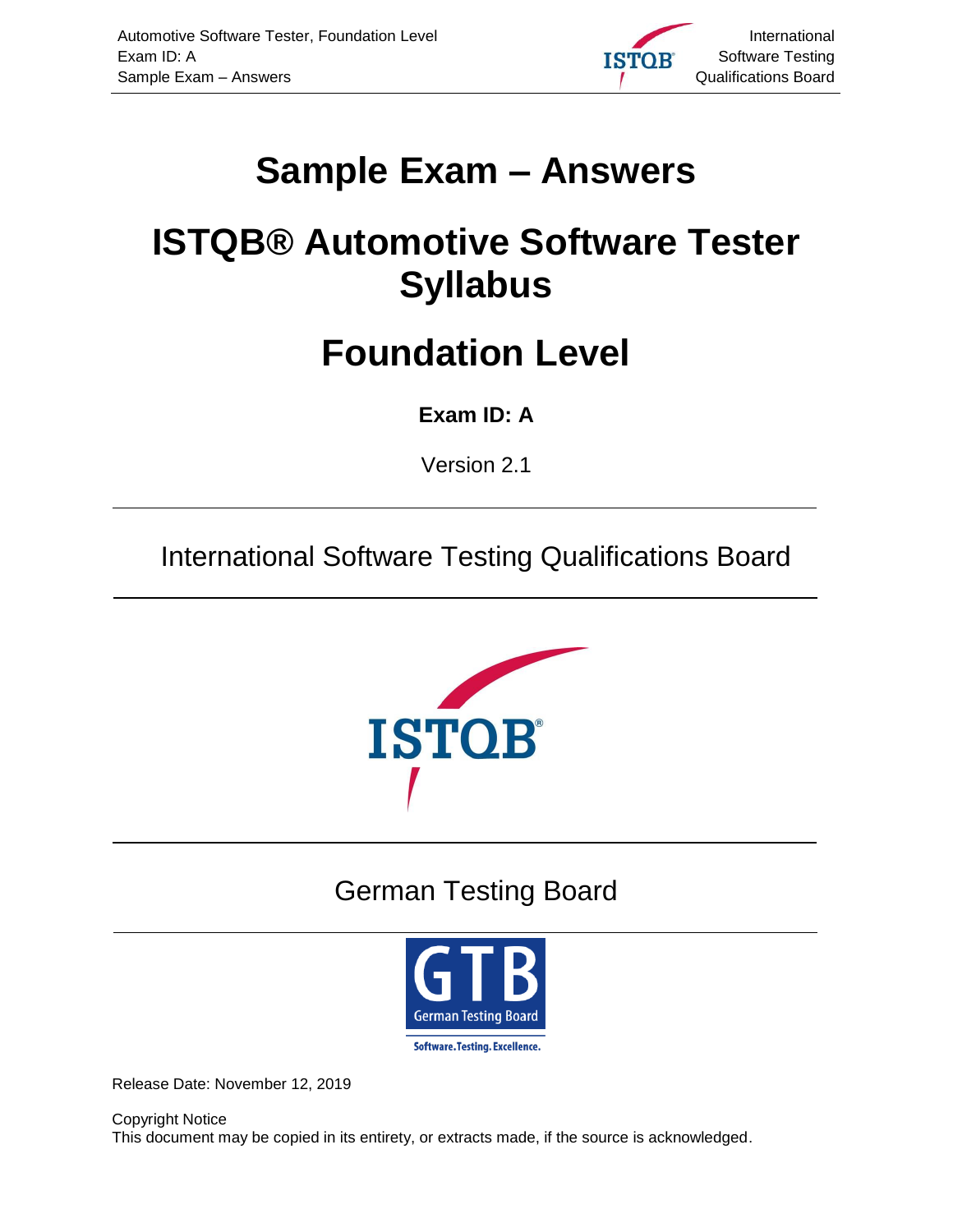

#### <span id="page-1-0"></span>**Legal**

Copyright © 2019 International Software Testing Qualifications Board (hereinafter called ISTQB®). All rights reserved.

The authors transfer the copyright to the International Software Testing Qualifications Board (hereinafter called ISTQB®). The authors (as current copyright holders) and ISTQB® (as the future copyright holder) have agreed to the following condition of use: Any ISTQB® Member Board may translate this document.

Exam Working Group 2019

<span id="page-1-1"></span>Document Responsibility

The ISTQB® Examination Working Group is responsible for this document.

#### <span id="page-1-2"></span>**Acknowledgements**

This document was produced by a core team from the International Software Testing Qualifications Board Examination Working Group and German Testion Board

The core team thanks the Examination Working Group review team, the Syllabus Working Group and the National Boards for their suggestions and input.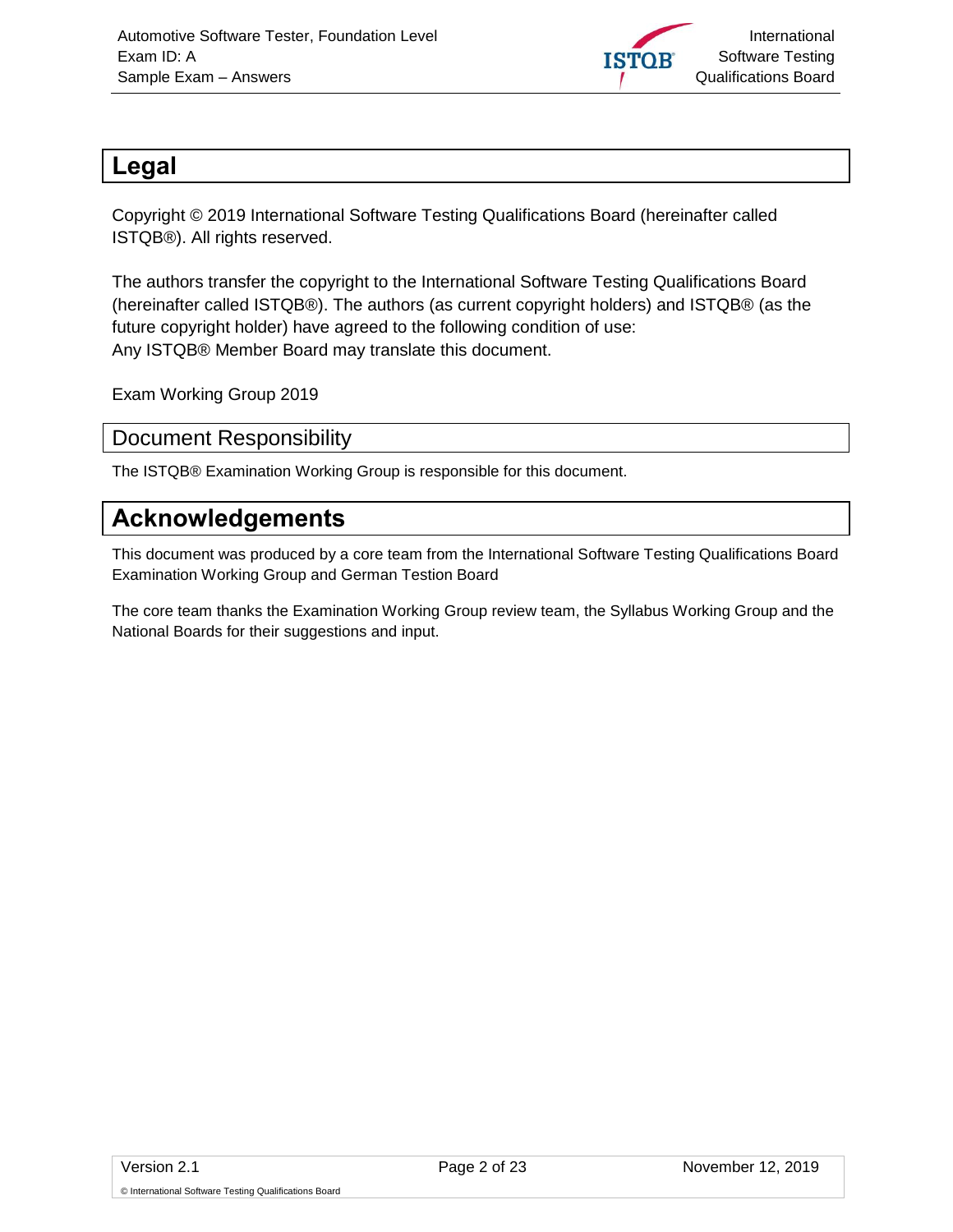

### <span id="page-2-0"></span>**Revision History**

Sample Exam – Answers Layout Template used: Version 1.6 Date: June 13, 2019

| Version | Date              | Remarks                                  |
|---------|-------------------|------------------------------------------|
|         | 2015              | First edition                            |
| 2.0     | July 4, 2018      | Updated in connection with ISTQB release |
| 21      | November 12, 2019 | Layout update                            |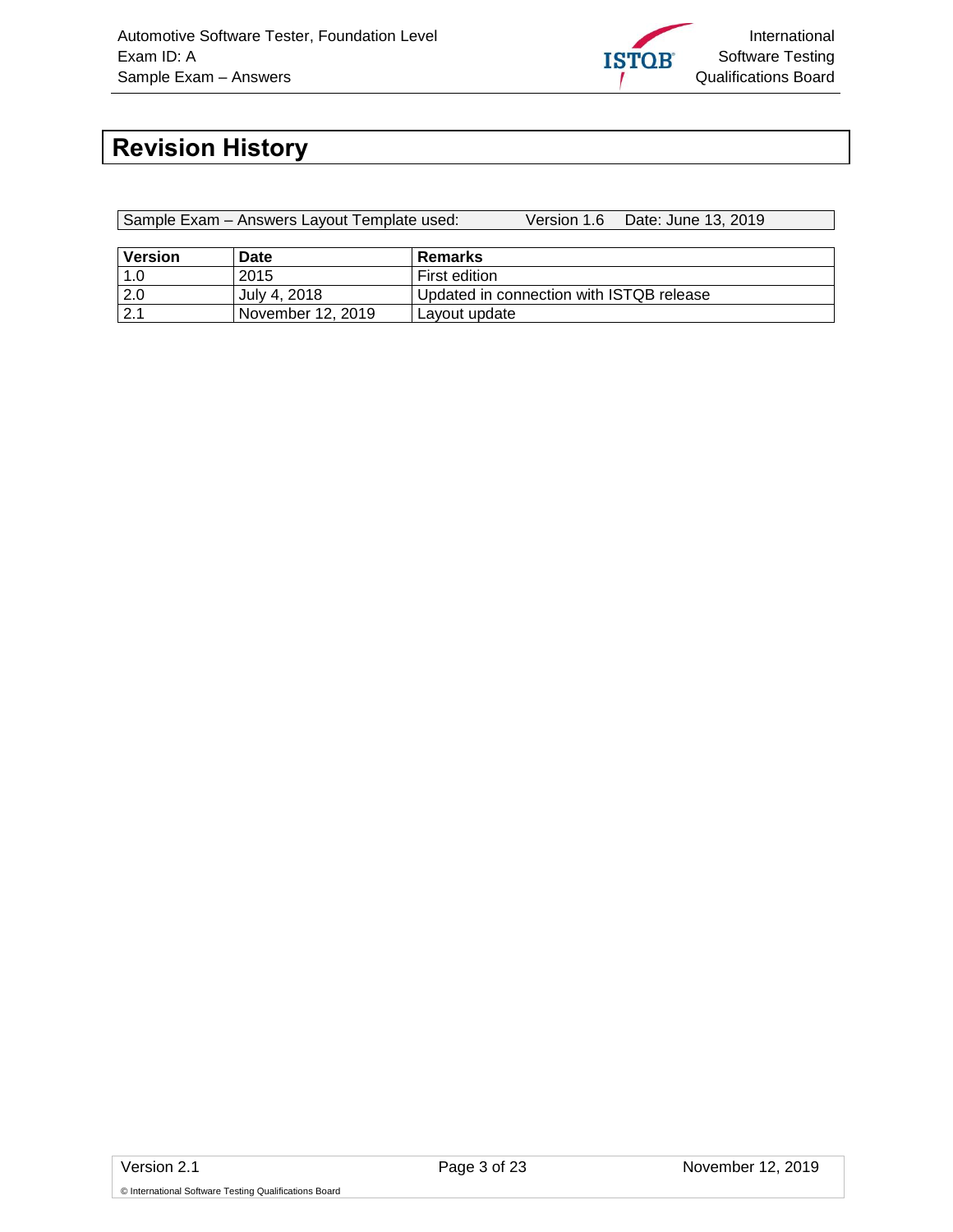

### **Table of Contents**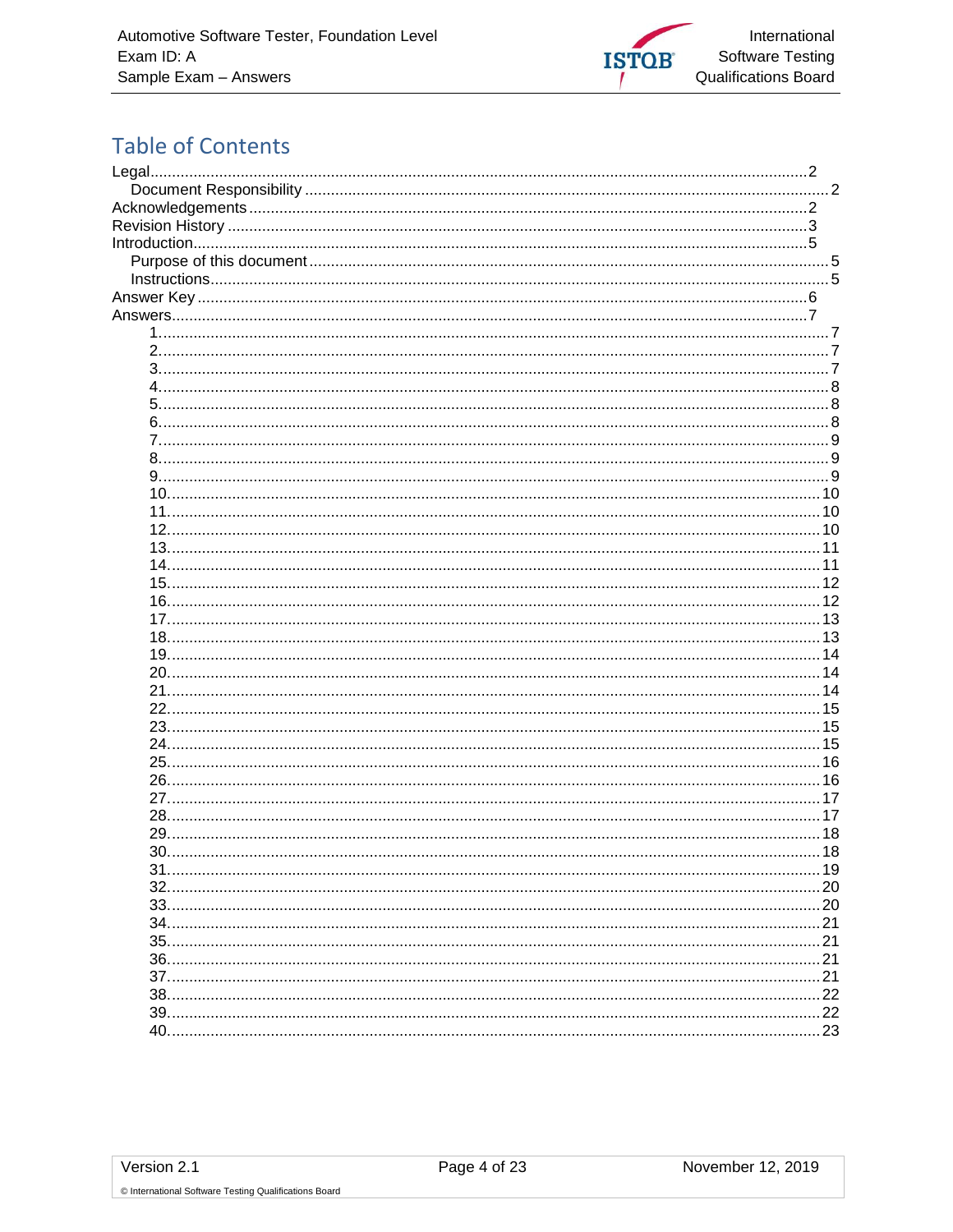

### <span id="page-4-0"></span>**Introduction**

#### <span id="page-4-1"></span>Purpose of this document

The sample questions and answers and associated justifications in this sample exam set have been created by a team of Subject Matter Experts and experienced question writers with the aim of assisting ISTQB® Member Boards and Exam Boards in their question writing activities.

These questions cannot be used as-is in any official examination, but they should serve as guidance for question writers. Given the wide variety of formats and subjects, these sample questions should offer many ideas for the individual Member Boards on how to create good questions and appropriate answer sets for their examinations.

#### <span id="page-4-2"></span>**Instructions**

The answer set are organized in the following way:

- 1. Learning Objective and K-level
- 2. Answer Key with Learning Objective and K-level for each question
- 3. Correct answer including justification of the answers
- 4. Questions are contained in a separate document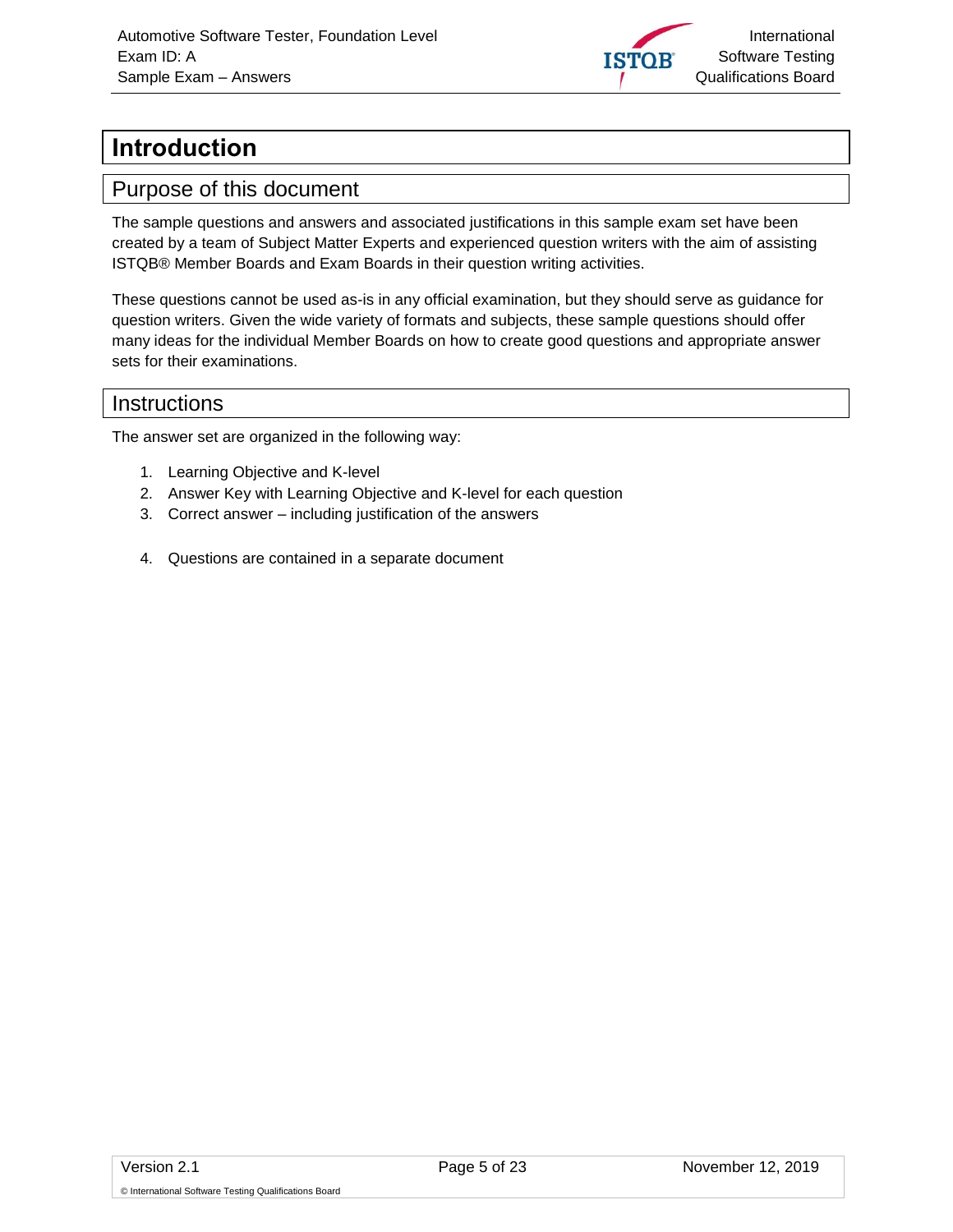International Software Testing **ISTOB** Qualifications Board

### **Answer Key**

<span id="page-5-0"></span>

| <b>Question Number</b> | <b>Correct Answer</b> | LO                       | <b>K-Level</b> | <b>Points</b> | <b>Question Number</b> | <b>Correct Answer</b> | <b>LO</b>              | <b>K-Level</b> | <b>Points</b> |
|------------------------|-----------------------|--------------------------|----------------|---------------|------------------------|-----------------------|------------------------|----------------|---------------|
|                        | d                     | AuT-1.3                  | K1             |               | 21                     | d                     | AuT-2.4.2              | K <sub>2</sub> |               |
| $\overline{2}$         | $\mathbf{C}$          | $\overline{\phantom{a}}$ | K <sub>1</sub> |               | 22                     | a                     | AuT-3.1.2              | K <sub>1</sub> | 1             |
| 3                      | b                     | $\sim$                   | K <sub>2</sub> |               | 23                     | d                     | AuT-3.1.4              | K <sub>1</sub> |               |
| 4                      | $\mathbf{C}$          | $\blacksquare$           | K <sub>1</sub> |               | 24                     | b                     | AuT-3.1.3              | K <sub>2</sub> |               |
| 5                      | a                     | AuT-2.1.1                | K <sub>2</sub> |               | 25                     | C                     | AuT-3.2.1              | K <sub>2</sub> |               |
| 6                      | C                     |                          | K <sub>2</sub> |               | 26                     | a                     | AuT-3.2.2              | K <sub>1</sub> |               |
| $\overline{7}$         | C                     | AuT-2.1.2                | K <sub>3</sub> | 1             | 27                     | d                     | AuT-3.2.2              | K <sub>1</sub> | 1             |
| 8                      | $\mathsf{b}$          | AuT-2.1.2                | K3             |               | 28                     | C                     | $\overline{AuT-3.2.3}$ | K <sub>2</sub> |               |
| 9                      | b                     | AuT-2.1.2                | K <sub>3</sub> |               | 29                     | b                     | AuT-3.2.4              | K <sub>3</sub> | 1             |
| $\overline{10}$        | b                     | AuT-2.1.2                | K3             |               | 30                     | a                     | AuT-3.2.1              | K <sub>2</sub> |               |
| 11                     | C                     | AuT-2.2.1                | K <sub>2</sub> | 1             | 31                     | C                     | AuT-3.2.3              | K <sub>2</sub> | 1             |
| 12                     | a                     | AuT-2.2.4                | K <sub>2</sub> |               | 32                     | b                     | AuT-3.2.4              | K <sub>3</sub> |               |
| 13                     | a                     | AuT-2.2.3                | K <sub>1</sub> |               | 33                     | c                     | AuT-3.2.3              | K <sub>2</sub> | 1             |
| 14                     | a                     | AuT-2.2.1                | K <sub>2</sub> |               | 34                     | с                     | Keyword                | K <sub>1</sub> |               |
| $\overline{15}$        | a                     | AuT-2.2.2                | K <sub>2</sub> |               | 35                     | C                     | AuT-4.1.1              | K <sub>2</sub> |               |
| 16                     | d                     | AuT-2.2.4                | K <sub>2</sub> |               | 36                     | b                     | $\sim$                 | K <sub>3</sub> |               |
| 17                     | a                     | AuT-2.2.5                | K <sub>3</sub> | 1             | 37                     | C                     | AuT-4.2.4              | K <sub>1</sub> | 1             |
| 18                     | d                     | AuT-2.3.1                | K <sub>1</sub> |               | 38                     | C                     | AuT-4.2.3              | K <sub>2</sub> | 1             |
| 19                     | $\mathbf b$           | AuT-2.3.3                | K1             |               | 39                     | C                     | AuT-4.2.5              | K <sub>3</sub> |               |
| 20                     | a                     | AuT-2.4.1                | K <sub>1</sub> |               | 40                     | d                     |                        | K <sub>3</sub> |               |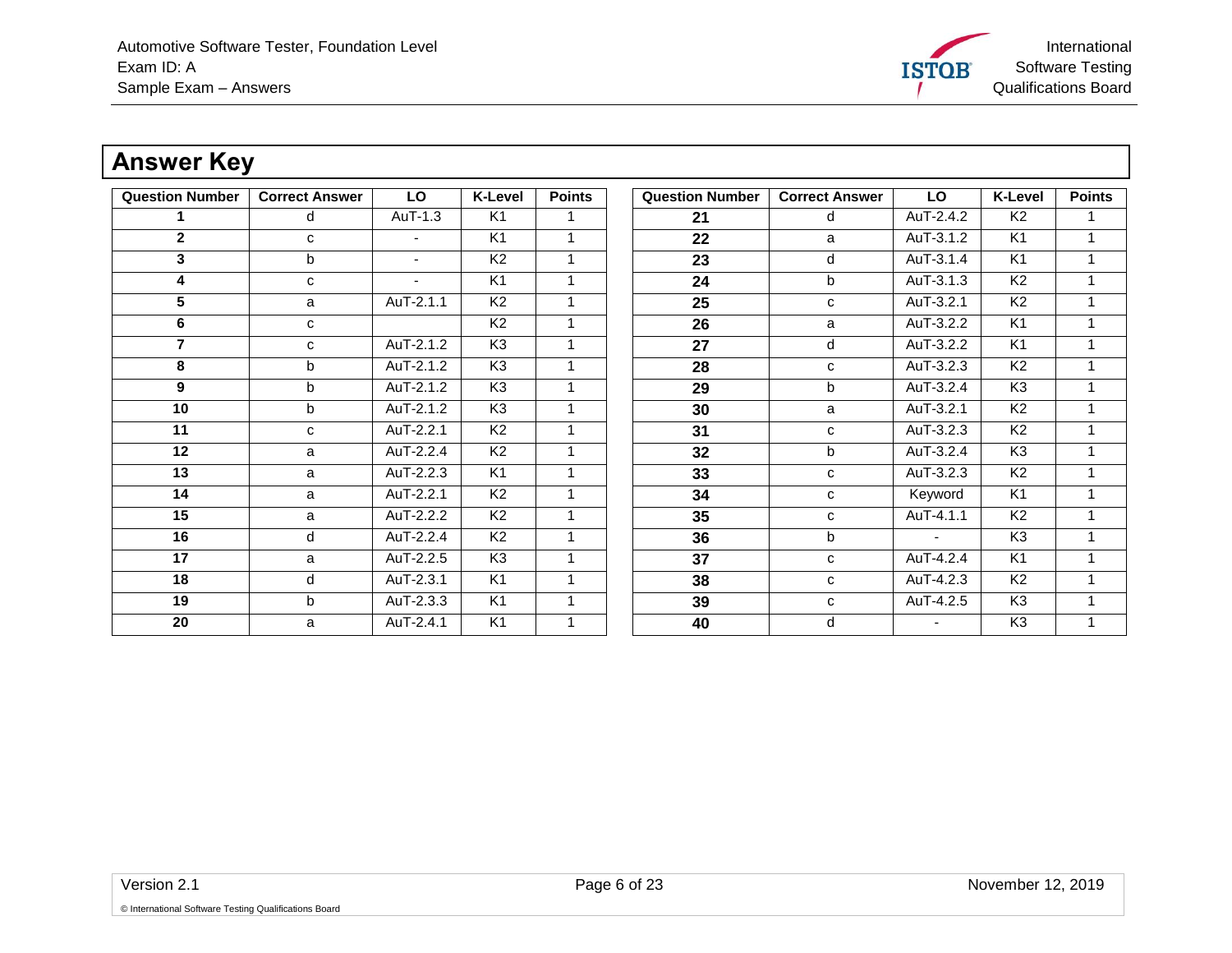

<span id="page-6-3"></span><span id="page-6-2"></span><span id="page-6-1"></span><span id="page-6-0"></span>

| <b>Answers</b> |                                 |                                                                                                                                                                                                                                                                                                                                                                                                                                                                                                                                                                                                                                                                                                           |                                      |                |                                      |
|----------------|---------------------------------|-----------------------------------------------------------------------------------------------------------------------------------------------------------------------------------------------------------------------------------------------------------------------------------------------------------------------------------------------------------------------------------------------------------------------------------------------------------------------------------------------------------------------------------------------------------------------------------------------------------------------------------------------------------------------------------------------------------|--------------------------------------|----------------|--------------------------------------|
| Question       | <b>Correct</b><br><b>Answer</b> | <b>Explanation / Rationale</b>                                                                                                                                                                                                                                                                                                                                                                                                                                                                                                                                                                                                                                                                            | Learning<br><b>Objective</b><br>(LO) | <b>K-level</b> | <b>Number</b><br>of<br><b>Points</b> |
| 1.             | d                               | Is not correct: The Acceptance Stage is wrong<br>la)<br>Is not correct: The Release Stage is wrong<br>lb)<br>Is not correct: The Implementation Stage is wrong<br>$\mathbf{C}$<br>Is correct: All stages are mentioned in the correct order<br>d)                                                                                                                                                                                                                                                                                                                                                                                                                                                         | AuT-1.3                              | K <sub>1</sub> |                                      |
| 2.             | $\mathbf{C}$                    | Is not correct: The release recommendation has a<br>la)<br>considerable influence in the release<br>Is not correct: The release provisions affect the test strategy<br>Ib)<br>Is correct: The testing affects the level of software maturity by<br>IC)<br>the detection of defects, the release recommendation,<br>however, cannot affect the level of maturity<br>Is not correct: The scope of delivery can be considerably<br>$\mathsf{d}$<br>influenced by the release recommendation                                                                                                                                                                                                                  |                                      | K <sub>1</sub> |                                      |
| 3.             | $\mathsf{b}$                    | Is not correct: To insource an already running, outsourced<br>la)<br>projects again endangers the project objectives as internal<br>resources must be trained and included in the project<br>Is correct: By using effective methods and processes,<br>Ib)<br>interfacing issues, e.g. by misunderstandings, are reduced and<br>minimized<br>Is not correct: Qualification is important, but for the project<br>IC)<br>objectives it does not matter if it is efficient<br>Is not correct: Outsourcing means higher administrative efforts<br>$\mathsf{d}$<br>and it requires coordination with the contractor $-$ in the short<br>run, the efforts are higher and the project objectives are in<br>danger |                                      | K <sub>2</sub> | 1                                    |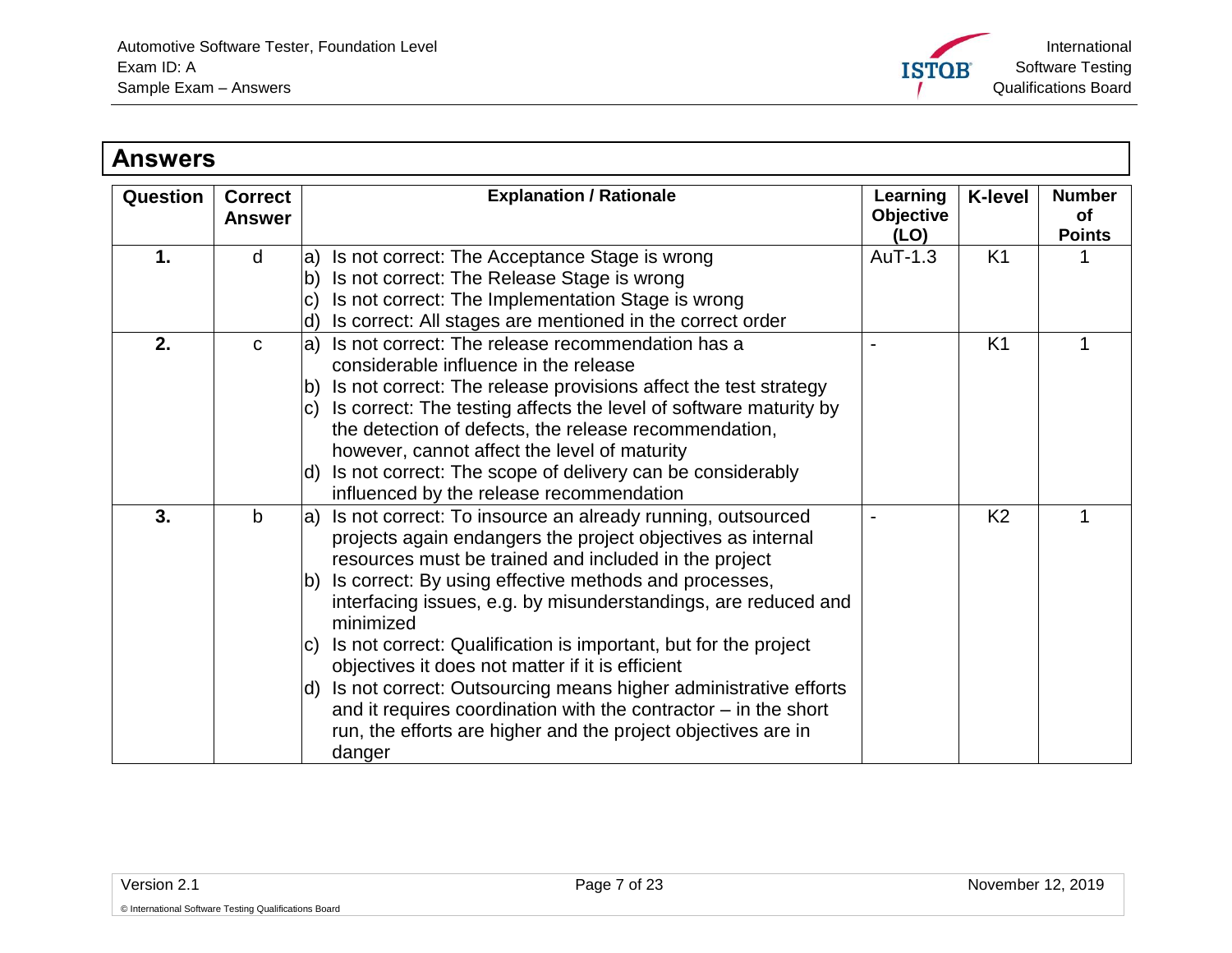<span id="page-7-2"></span><span id="page-7-1"></span><span id="page-7-0"></span>

| Question | <b>Correct</b> |              | <b>Explanation / Rationale</b>                                                                                                                                        | Learning         | <b>K-level</b> | <b>Number</b> |
|----------|----------------|--------------|-----------------------------------------------------------------------------------------------------------------------------------------------------------------------|------------------|----------------|---------------|
|          | <b>Answer</b>  |              |                                                                                                                                                                       | <b>Objective</b> |                | of            |
| 4.       | $\mathbf C$    | la)          | Is not correct: As system requirements analysis are only of<br>secondary importance for the Certified Automotive Software                                             | (LO)             | K <sub>1</sub> | <b>Points</b> |
|          |                |              | <b>Tester</b>                                                                                                                                                         |                  |                |               |
|          |                | $ b\rangle$  | Is not correct: As configuration management is only of<br>secondary importance for the Certified Automotive Software<br><b>Tester</b>                                 |                  |                |               |
|          |                | IC)          | Is correct: As a software qualification test assesses the<br>integrated software based on the software requirements                                                   |                  |                |               |
|          |                |              | d) Is not correct: As project management is only of secondary<br>importance for the Certified Automotive Software Tester                                              |                  |                |               |
| 5.       | a              | la)          | Is correct: Is defined as dimension in Automotive SPICE®                                                                                                              | AuT-             | K <sub>2</sub> | 1             |
|          |                |              | b) Is not correct: Is not defined as dimension in Automotive<br>SPICE®, because the correct dimensions are the process and<br>capability dimensions                   | 2.1.1            |                |               |
|          |                | C)           | Is not correct: Is not defined as dimension in Automotive<br>SPICE®, because the correct dimensions are the process and<br>capability dimensions                      |                  |                |               |
|          |                |              | d) Is not correct: Is not defined as dimension in Automotive<br>SPICE®, because the correct dimensions are the process and<br>capability dimensions                   |                  |                |               |
| 6.       | $\mathbf C$    | la)          | Is not correct: As none of the above-mentioned statements<br>characterizes a capability level 0                                                                       |                  | K <sub>2</sub> | 1             |
|          |                |              | b) Is not correct: As not all statements characterize a capability<br>level 1                                                                                         |                  |                |               |
|          |                | IC)          | Is correct: As all above mentioned statements characterizes a<br>capability level 2                                                                                   |                  |                |               |
|          |                | $\mathsf{d}$ | Is not correct: A capability level 3 requires additional to all<br>above mentioned statements a defined process that is capable<br>of achieving its process out-comes |                  |                |               |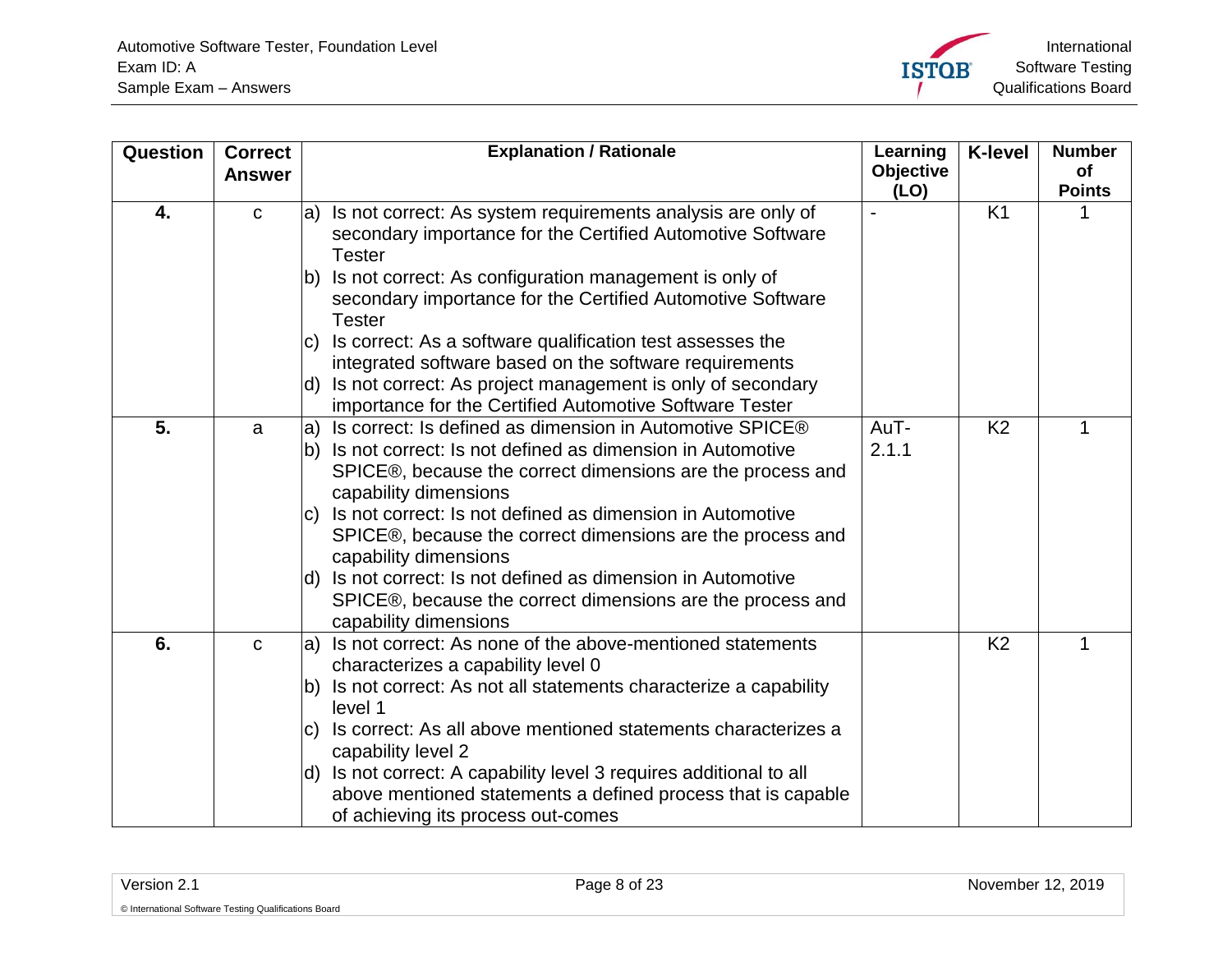<span id="page-8-2"></span><span id="page-8-1"></span><span id="page-8-0"></span>

| Question | <b>Correct</b> | <b>Explanation / Rationale</b>                                                    | Learning          | <b>K-level</b> | <b>Number</b>       |
|----------|----------------|-----------------------------------------------------------------------------------|-------------------|----------------|---------------------|
|          | <b>Answer</b>  |                                                                                   | Objective<br>(LO) |                | of<br><b>Points</b> |
| 7.       | $\mathbf C$    | Is not correct: As NOT FULFILLED is for "None"<br>la)                             | AuT-              | K <sub>3</sub> |                     |
|          |                | Is not correct: As PARTLY FULFILLED is for "Partly"<br>lb)                        | 2.1.2             |                |                     |
|          |                | Is correct: As LARGELY FULFILLED is for "Largely"<br>$\mathbf{C}$                 |                   |                |                     |
|          |                | Is not correct: As FULLY FULFILLED is for "Fully"<br>ld)                          |                   |                |                     |
| 8.       | $\mathbf b$    | Is not correct: As a regression test strategy does NOT define<br>la)              | AuT-              | K <sub>3</sub> | 1                   |
|          |                | the test stage specific test environments. This distractor<br>defines a test plan | 2.1.2             |                |                     |
|          |                | Is correct: As a regression test strategy defines the objective<br>lb)            |                   |                |                     |
|          |                | and the procedure for the selection of the test cases for the<br>regression tests |                   |                |                     |
|          |                | Is not correct: As a regression test strategy does NOT define<br>IC)              |                   |                |                     |
|          |                | the cross-test level procedure for the selection of regression                    |                   |                |                     |
|          |                | tests. This distractor partly de-fines a master test plan                         |                   |                |                     |
|          |                | Is not correct: As a regression test strategy is NOT an abstract<br>ld)           |                   |                |                     |
|          |                | description of the planned test stages and how to proceed                         |                   |                |                     |
|          |                | within those test levels. This dis-tractor describes a test policy                |                   |                |                     |
| 9.       | $\mathbf b$    | Is not correct: As Automotive SPICE® does not require<br>la)                      | AuT-              | K <sub>3</sub> | 1                   |
|          |                | traceability of the working hours of the tester to the completed                  | 2.1.2             |                |                     |
|          |                | test cases                                                                        |                   |                |                     |
|          |                | Is correct: As Automotive SPICE® from Version SPICE 3.0<br>lb)                    |                   |                |                     |
|          |                | also requires traceability of the specified test cases to the test<br>results     |                   |                |                     |
|          |                | Is not correct: As Automotive SPICE® does not require<br>$ {\rm c})$              |                   |                |                     |
|          |                | traceability of the interface descriptions to the specified                       |                   |                |                     |
|          |                | maintainability tests                                                             |                   |                |                     |
|          |                | Is not correct: As Automotive SPICE® does not require<br>ld)                      |                   |                |                     |
|          |                | traceability from customer requirements to integration tests.                     |                   |                |                     |
|          |                | (Only the traceability between customer requirements and                          |                   |                |                     |
|          |                | system requirements is required)                                                  |                   |                |                     |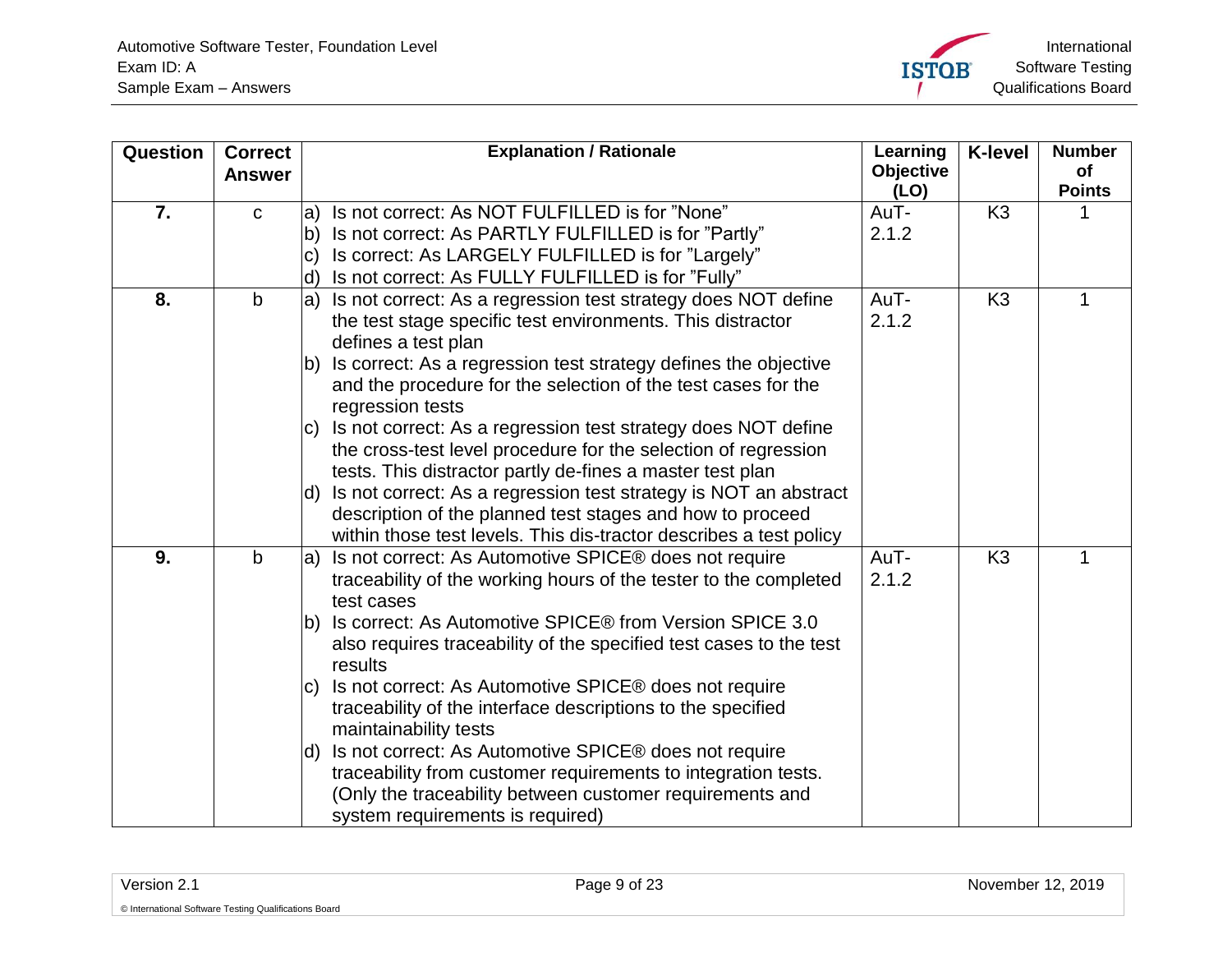<span id="page-9-2"></span><span id="page-9-1"></span><span id="page-9-0"></span>

| Question | <b>Correct</b><br><b>Answer</b> | <b>Explanation / Rationale</b>                                                                                                                                                                                                                                                                                                                                                                                                                                                                                                                                    | Learning<br>Objective | <b>K-level</b> | <b>Number</b><br><b>of</b> |
|----------|---------------------------------|-------------------------------------------------------------------------------------------------------------------------------------------------------------------------------------------------------------------------------------------------------------------------------------------------------------------------------------------------------------------------------------------------------------------------------------------------------------------------------------------------------------------------------------------------------------------|-----------------------|----------------|----------------------------|
| 10.      | $\mathsf{b}$                    | Is not correct: As applicable, because according to the<br>la)<br>guidelines for safety (ISO 26262-6) all safety relevant<br>components must be tested regarding the safety requirements<br>Is correct: As inapplicable, because measuring the condition<br>lb)<br>coverage would generally be a suitable measure, but the<br>mentioned criteria for verification cannot be achieved this way<br>Is not correct: As applicable, because tool-supported static<br>IC)<br>analysis are a typical part of a verification strategy to confirm<br>the MISRA-compliance | (LO)<br>AuT-<br>2.1.2 | K <sub>3</sub> | <b>Points</b>              |
|          |                                 | Is not correct: As applicable, because code reviews as an<br>ld)<br>addition to tool-supported static analysis are a typical part to<br>confirm non-detectable verification criteria like                                                                                                                                                                                                                                                                                                                                                                         |                       |                |                            |
| 11.      | $\mathbf C$                     | Is not correct: As this is not a task of a tester, but of the safety<br>la)<br>manager<br>Is not correct: As this is not a task of a tester, but of the safety<br>lb)<br>manager<br>Is correct: As this is the core of the safety culture<br>IC)<br>Is not correct: As the tester only carries out specific measures<br>ld)<br>(typically ones that are connected to the test) in the area of<br>functional safety, but not all of them                                                                                                                           | AuT-<br>2.2.1         | K <sub>2</sub> | 1                          |
| 12.      | a                               | Is correct: As the hazard analysis and risk assessment can<br>la)<br>add an ASIL to hazards<br>b) Is not correct: As ASIL D shows the highest criticality, ASIL A<br>the lowest<br>Is not correct: As there can be hazards identified in the hazard<br>IC)<br>analysis and risk assessment, which do not get any ASIL<br>assigned, but are classified as QM (Quality Management) Is<br>not correct: As ASIL stands for Automotive Safety Integrity                                                                                                                | AuT-<br>2.2.4         | K <sub>2</sub> | 1                          |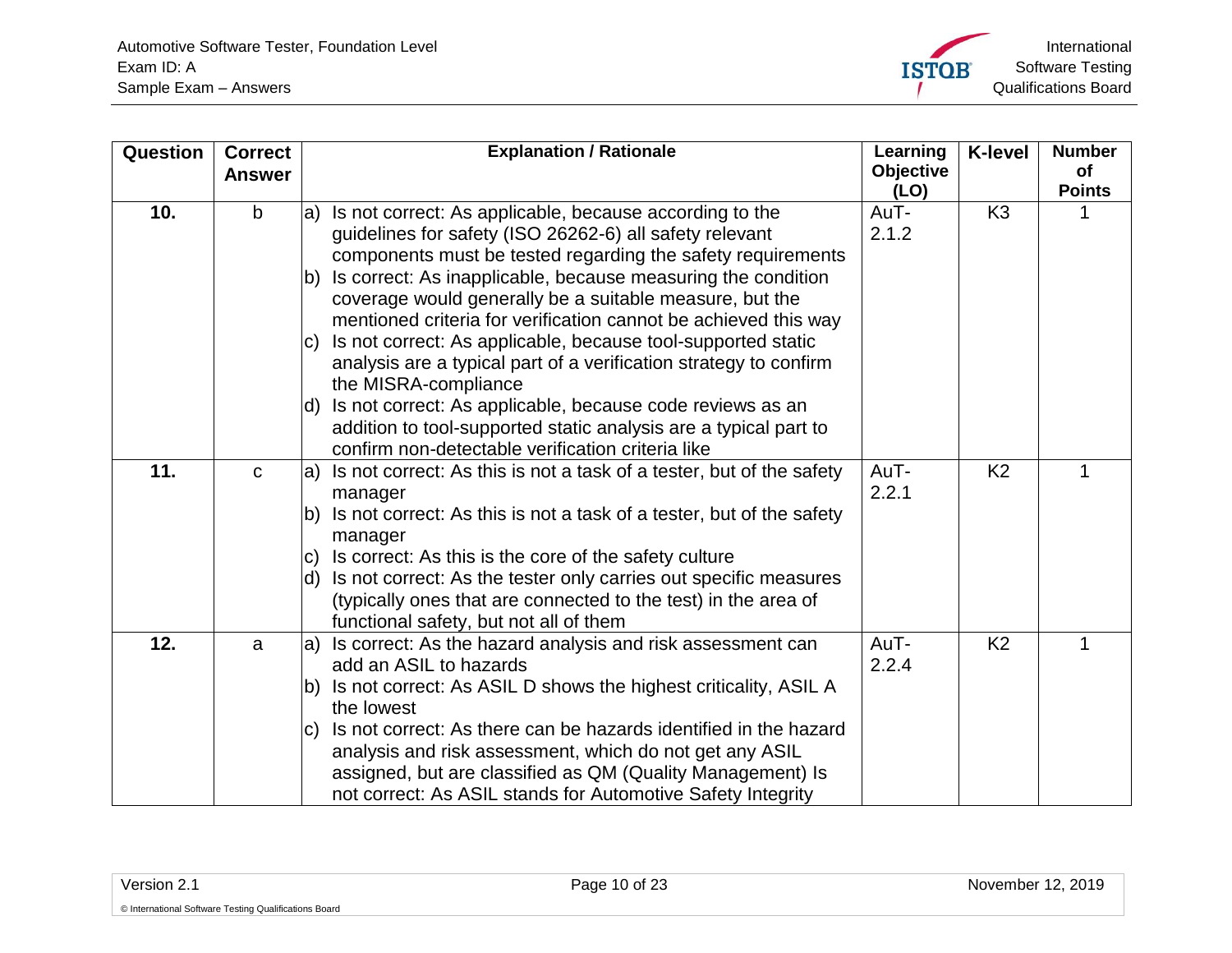

<span id="page-10-1"></span><span id="page-10-0"></span>

| Question | <b>Correct</b><br><b>Answer</b> | <b>Explanation / Rationale</b>                                                                                                                                                                                                                                                                                                                                                                                                                                                                                                                                                                  | Learning<br><b>Objective</b> | <b>K-level</b> | <b>Number</b><br>οf<br><b>Points</b> |
|----------|---------------------------------|-------------------------------------------------------------------------------------------------------------------------------------------------------------------------------------------------------------------------------------------------------------------------------------------------------------------------------------------------------------------------------------------------------------------------------------------------------------------------------------------------------------------------------------------------------------------------------------------------|------------------------------|----------------|--------------------------------------|
| 13.      | a                               | $ a\rangle$ Is correct: As the volumes 4, 6 are explicitly mentioned in                                                                                                                                                                                                                                                                                                                                                                                                                                                                                                                         | (LO)<br>AuT-                 | K <sub>1</sub> |                                      |
|          |                                 | 2.2.3.2<br>Is not correct: As volume 3 is only of minor relevance for the<br>Ib)<br>software tester and is not even mentioned in 2.2.3.2                                                                                                                                                                                                                                                                                                                                                                                                                                                        | 2.2.3                        |                |                                      |
|          |                                 | Is not correct: As volume 2 is only of minor relevance for the<br>IC)<br>software tester and is not even mentioned in 2.2.3.2                                                                                                                                                                                                                                                                                                                                                                                                                                                                   |                              |                |                                      |
|          |                                 | Is not correct: As volume 5 addresses hardware-specific<br>ld)<br>aspects which are less important to the software tester                                                                                                                                                                                                                                                                                                                                                                                                                                                                       |                              |                |                                      |
| 14.      | a                               | Is correct: As ISO 26262 is a standard / norm for functional<br>la)<br>which is applicable to (automotive) E/E, and therefore provides<br>requirements (among others) to achieve functional safety                                                                                                                                                                                                                                                                                                                                                                                              | AuT-<br>2.2.1                | K <sub>2</sub> |                                      |
|          |                                 | Is not correct: Functional safety and cybersecurity are aspects<br>$ b\rangle$<br>of E/E systems that must be separated from each other. A lack<br>of Cybersecurity might impact functional safety (for example<br>via a denial-of-service attack). However, an E/E system can be<br>functional safe and secure at the same time, so the two<br>characteristics don't contradict each other<br>Is not correct: As ISO 26262 defines functional safety as<br>$ C\rangle$<br>absence of unreasonable risk due to hazards caused by<br>malfunctioning behavior of E/E. ISO 26262 does not focus on |                              |                |                                      |
|          |                                 | the safety of the intended function during normal operation<br>Is not correct: As functional safety must be separated from<br>ld)<br>cybersecurity and ISO 26262 only offers limited statements<br>regarding cybersecurity                                                                                                                                                                                                                                                                                                                                                                      |                              |                |                                      |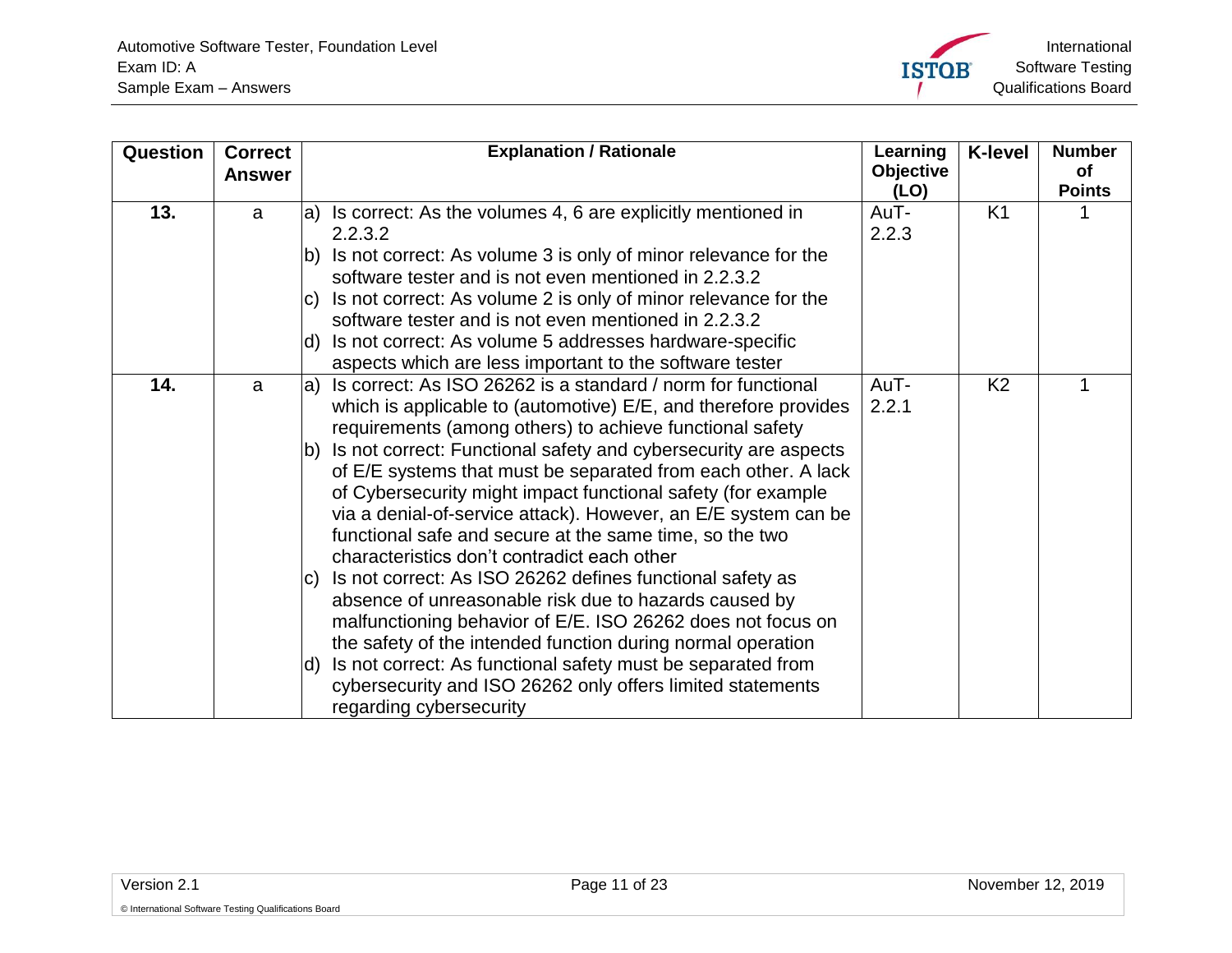<span id="page-11-1"></span><span id="page-11-0"></span>

| Question | <b>Correct</b><br><b>Answer</b> |     | <b>Explanation / Rationale</b>                                                                                                                                                                                                       | Learning<br><b>Objective</b><br>(LO) | <b>K-level</b> | <b>Number</b><br><b>of</b><br><b>Points</b> |
|----------|---------------------------------|-----|--------------------------------------------------------------------------------------------------------------------------------------------------------------------------------------------------------------------------------------|--------------------------------------|----------------|---------------------------------------------|
| 15.      | a                               | la) | Is correct: As the tester contributes to multiple phases, but<br>executing tests mainly takes place in the phase of product<br>development                                                                                           | AuT-<br>2.2.2                        | K <sub>2</sub> |                                             |
|          |                                 | lb) | Is not correct: As the tester carries out activities related to test<br>planning and test design in the concept phase, but does not<br>execute tests in this phase                                                                   |                                      |                |                                             |
|          |                                 | lc) | Is not correct: As the focus of the test execution is the product<br>development phase                                                                                                                                               |                                      |                |                                             |
|          |                                 | ld) | Is not correct: As the focus of the test execution is the product<br>development phase                                                                                                                                               |                                      |                |                                             |
| 16.      | d                               | la) | Is not correct: As there is no compelling causal connection<br>("must") between the number of methods and the extent of<br>testing. Further, a higher ASIL does not necessarily require<br>more procedures                           | AuT-<br>2.2.4                        | K <sub>2</sub> |                                             |
|          |                                 | lb) | Is not correct: As there is no compelling causal connection<br>("must") between the number of methods and the number of<br>derived test cases and a higher ASIL does not necessarily<br>require more procedures                      |                                      |                |                                             |
|          |                                 | IC) | Is not correct: As a higher ASIL typically requires more, or<br>more intensive test methods. However, there is no rule that<br>requires to double the number of recommended test design<br>techniques and test types which each ASIL |                                      |                |                                             |
|          |                                 | ld) | Is correct: As a higher ASIL typically requires more, or more<br>intensive test methods, which typically lead to more test cases<br>and therefore to an increased extent of testing                                                  |                                      |                |                                             |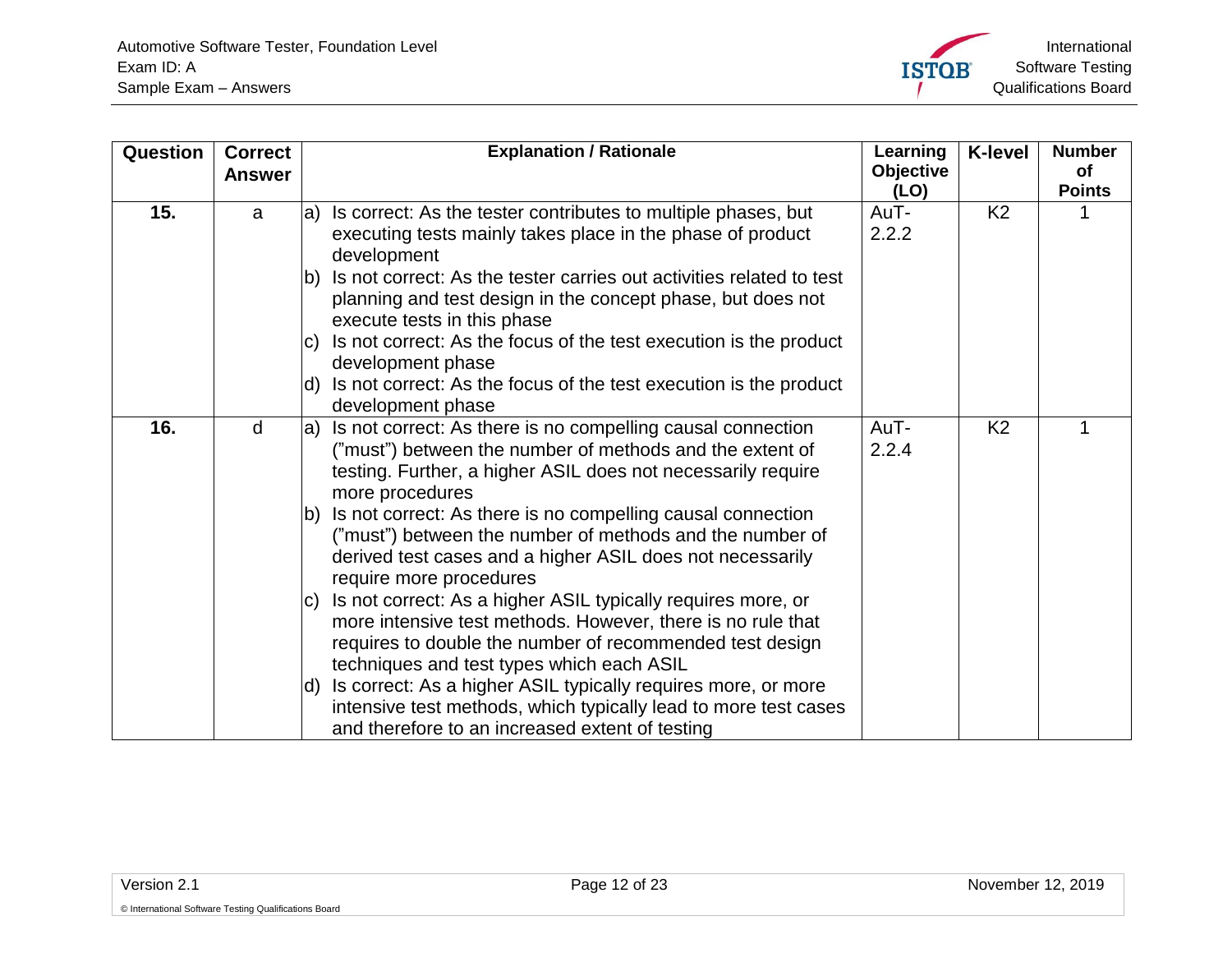<span id="page-12-1"></span><span id="page-12-0"></span>

| Question | <b>Correct</b><br><b>Answer</b> | <b>Explanation / Rationale</b>                                                                                                                                                                                                                                                                                                                                                                                                                                                                                                                                                                                                                                                                                                                                                                                                                                                                                                                                                                                                                                                                                                          | Learning<br><b>Objective</b><br>(LO) | <b>K-level</b> | <b>Number</b><br><b>of</b><br><b>Points</b> |
|----------|---------------------------------|-----------------------------------------------------------------------------------------------------------------------------------------------------------------------------------------------------------------------------------------------------------------------------------------------------------------------------------------------------------------------------------------------------------------------------------------------------------------------------------------------------------------------------------------------------------------------------------------------------------------------------------------------------------------------------------------------------------------------------------------------------------------------------------------------------------------------------------------------------------------------------------------------------------------------------------------------------------------------------------------------------------------------------------------------------------------------------------------------------------------------------------------|--------------------------------------|----------------|---------------------------------------------|
| 17.      | a                               | Due to the numbering scheme for the methods, i.e., 1a, 1b and<br>1c, it is clear that these are alternative methods, i.e. usually at<br>least one method must be selected.<br>a) Is correct: As the justification is correct (see CTFL®) and<br>therefore in ASIL A a method is used that is at least as good<br>as the highly recommended statement coverage for ASIL A.<br>Furthermore, branch coverage is recommended for ASIL A<br>anyway<br>Is not correct: As the order of the methods in the table does<br>lb).<br>not matter and for ASIL B, branch coverage is highly<br>recommended as well. Thus, a really plausible content-related<br>justification is necessary to explain why this meth-od is not<br>used<br>Is not correct: As the justification does not suffice to eliminate<br>IC)<br>the strongly recommended modified condition decision<br>coverage for ASIL D. This would only be possible, if there were<br>no multiple conditions, as in exactly this special case, 100%<br>MC/DC and 100% branch coverage provide the same result<br>Is not correct: As the justification is factually wrong (counter-<br>ld) | AuT-<br>2.2.5                        | K <sub>3</sub> |                                             |
|          |                                 | example: empty else-branches, see CTFL®) and thus, the<br>highly recommended branch coverage for ASIL B is not used                                                                                                                                                                                                                                                                                                                                                                                                                                                                                                                                                                                                                                                                                                                                                                                                                                                                                                                                                                                                                     |                                      |                |                                             |
| 18.      | d                               | Is not correct: As AUTOSAR defines an open architecture<br>la)<br>Is not correct: As AUTOSAR is compliant with international<br>lb)<br>standards<br>Is not correct: As AUTOSAR supports a variety of domains<br>IC)<br>Is correct<br>ld)                                                                                                                                                                                                                                                                                                                                                                                                                                                                                                                                                                                                                                                                                                                                                                                                                                                                                                | AuT-<br>2.3.1                        | K <sub>1</sub> |                                             |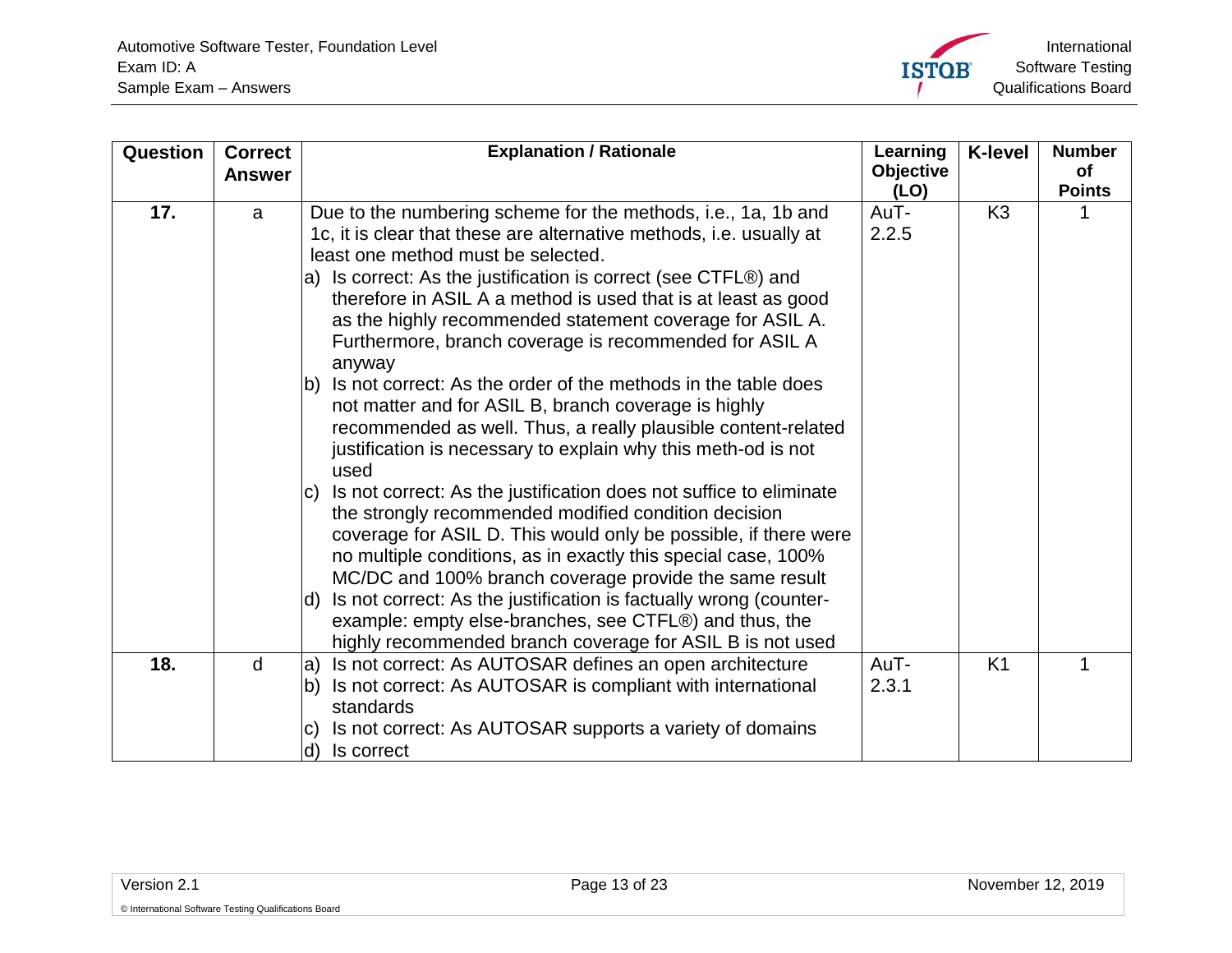

<span id="page-13-2"></span><span id="page-13-1"></span><span id="page-13-0"></span>

| Question | <b>Correct</b><br><b>Answer</b> | <b>Explanation / Rationale</b>                                                         | Learning<br><b>Objective</b><br>(LO) | <b>K-level</b> | <b>Number</b><br><b>of</b><br><b>Points</b> |
|----------|---------------------------------|----------------------------------------------------------------------------------------|--------------------------------------|----------------|---------------------------------------------|
| 19.      | $\mathsf{b}$                    | Is not correct: As AUTOSAR SW-C can be tested virtually in<br>la)<br>an RTE-Simulation | AuT-<br>2.3.3                        | K <sub>1</sub> |                                             |
|          |                                 | Is correct: As the RTE can be used for stimulating the software<br>lb)                 |                                      |                |                                             |
|          |                                 | Is not correct: As the AUTOSAR acceptance test is optional<br>$\vert$ C)               |                                      |                |                                             |
|          |                                 | Is not correct: As AUTOSAR also provides the infrastructure<br>ld)                     |                                      |                |                                             |
|          |                                 | for a functionality spread over several electronic control units                       |                                      |                |                                             |
|          |                                 | via VFB and therefore supports cross-control unit tests                                |                                      |                |                                             |
| 20.      | a                               | Is correct: As Automotive SPICE® defines the ability of the<br>la)                     | AuT-                                 | K <sub>1</sub> |                                             |
|          |                                 | product development process, no matter on which supplier                               | 2.4.1                                |                |                                             |
|          |                                 | level                                                                                  |                                      |                |                                             |
|          |                                 | Is not correct: As this statement is true for Automotive<br>lb)                        |                                      |                |                                             |
|          |                                 | SPICE®, but not for the ISO 26262                                                      |                                      |                |                                             |
|          |                                 | Is correct: As ISO 26262 is supposed to avoid these risks<br>$ {\rm C} $               |                                      |                |                                             |
|          |                                 | Is correct: As ISO 26262 defines these requirements<br>ld)                             |                                      |                |                                             |
| 21.      | $\mathsf{d}$                    | Is not correct: As Automotive SPICE® does usually not make<br>la)                      | AuT-                                 | K <sub>2</sub> | 1                                           |
|          |                                 | any statement regarding the test techniques to be used per<br>test level               | 2.4.2                                |                |                                             |
|          |                                 | Is not correct: As ISTQB® usually defines the test techniques<br>$ b\rangle$           |                                      |                |                                             |
|          |                                 | independently from the test levels                                                     |                                      |                |                                             |
|          |                                 | Is not correct: As method tables are only defined by the ISO<br>$\mathbf{C}$           |                                      |                |                                             |
|          |                                 | 26262 and not by Automotive SPICE®                                                     |                                      |                |                                             |
|          |                                 | Is correct: As the ISO 26262 provides method tables and the<br>ld)                     |                                      |                |                                             |
|          |                                 | recommendations of techniques that depend on the ASIL                                  |                                      |                |                                             |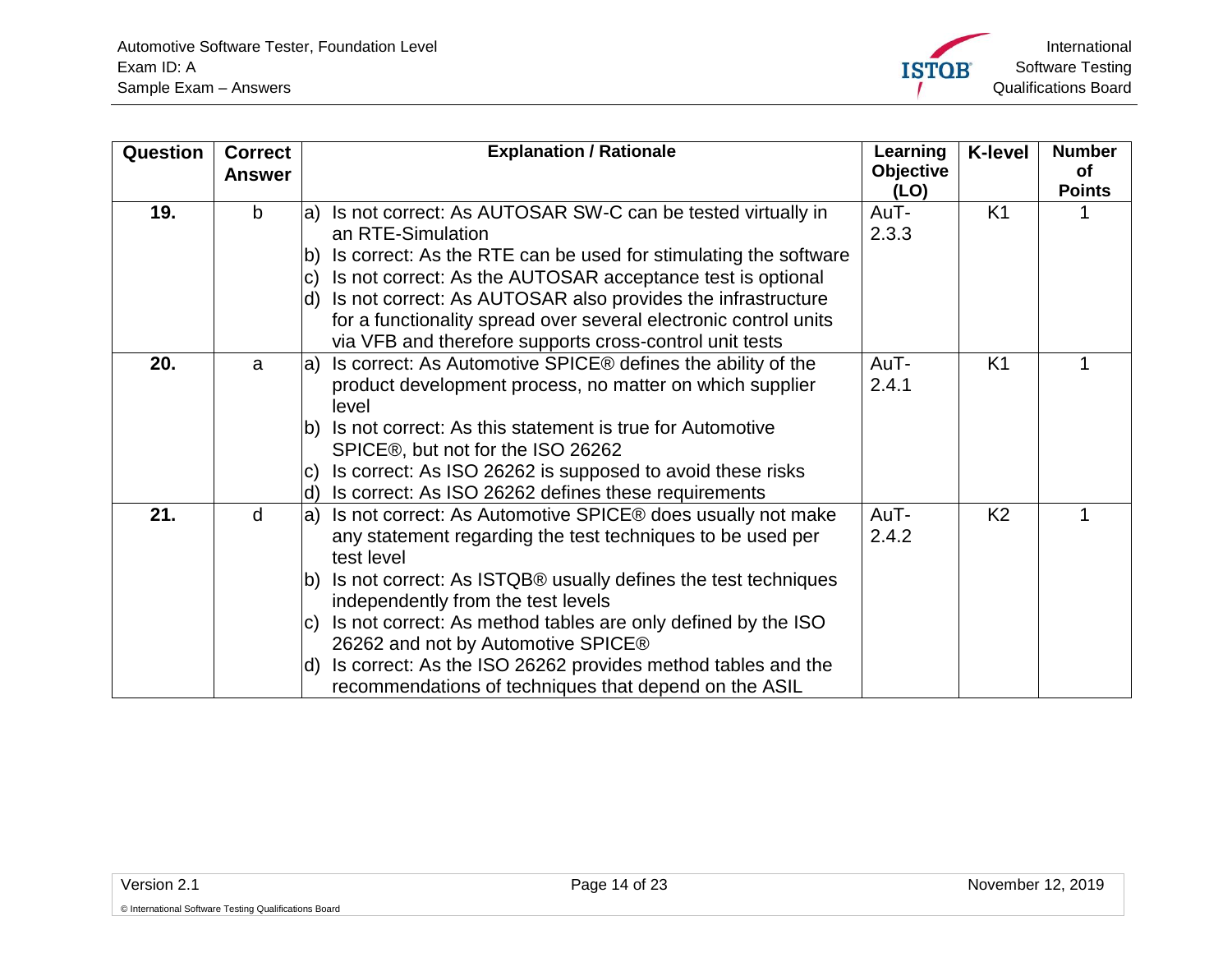<span id="page-14-2"></span><span id="page-14-1"></span><span id="page-14-0"></span>

| Question | <b>Correct</b><br><b>Answer</b> |             | <b>Explanation / Rationale</b>                                                                             | Learning<br><b>Objective</b> | <b>K-level</b> | <b>Number</b><br>of |
|----------|---------------------------------|-------------|------------------------------------------------------------------------------------------------------------|------------------------------|----------------|---------------------|
|          |                                 |             |                                                                                                            | (LO)                         |                | <b>Points</b>       |
| 22.      | a                               | la)         | Is correct: As all three items are included in the list in                                                 | AuT-                         | K <sub>1</sub> |                     |
|          |                                 |             | paragraph 3.1.2                                                                                            | 3.1.2                        |                |                     |
|          |                                 | lb)         | Is not correct: The report database is not part of the test                                                |                              |                |                     |
|          |                                 |             | environment as the test report is a downstream step in the test                                            |                              |                |                     |
|          |                                 |             | process                                                                                                    |                              |                |                     |
|          |                                 | IC)         | Is not correct: The specification documents are needed in the                                              |                              |                |                     |
|          |                                 |             | test design and the test case generation. However, these                                                   |                              |                |                     |
|          |                                 |             | documents are not part of the test environment                                                             |                              |                |                     |
|          |                                 | d)          | Is not correct: Data management tools are up- or downstream                                                |                              |                |                     |
|          |                                 |             | systems in the test process, which are not part of the test                                                |                              |                |                     |
|          |                                 |             | environment                                                                                                |                              |                |                     |
| 23.      | d                               | $ a\rangle$ | Is not correct: The environment model does not belong to the                                               | AuT-                         | K <sub>1</sub> |                     |
|          |                                 |             | electronic control unit (ECU)                                                                              | 3.1.4                        |                |                     |
|          |                                 | lb)         | Is not correct: The watchdog is not an interface, but a<br>supervision mechanism of the software processes |                              |                |                     |
|          |                                 | $ C\rangle$ | Is not correct: The supply voltage is not an information carrier                                           |                              |                |                     |
|          |                                 | ld)         | Is correct: All three interfaces are mentioned in 3.1.4 as                                                 |                              |                |                     |
|          |                                 |             | information interfaces                                                                                     |                              |                |                     |
| 24.      | $\mathsf{b}$                    | la)         | Is not correct: In a closed-loop-system the link of the output                                             | AuT-                         | K <sub>2</sub> |                     |
|          |                                 |             | signals to the inputs of the test object is not direct, but via the                                        | 3.1.3                        |                |                     |
|          |                                 |             | environment model                                                                                          |                              |                |                     |
|          |                                 | lb)         | Is correct: The stimulation in the closed-loop-system takes into                                           |                              |                |                     |
|          |                                 |             | consideration the outputs of the test object                                                               |                              |                |                     |
|          |                                 | IC)         | Is not correct: This statement describes a closed-loop-system                                              |                              |                |                     |
|          |                                 | ld)         | Is not correct: This statement is an extension of answer c.) and                                           |                              |                |                     |
|          |                                 |             | describes a closed-loop-system                                                                             |                              |                |                     |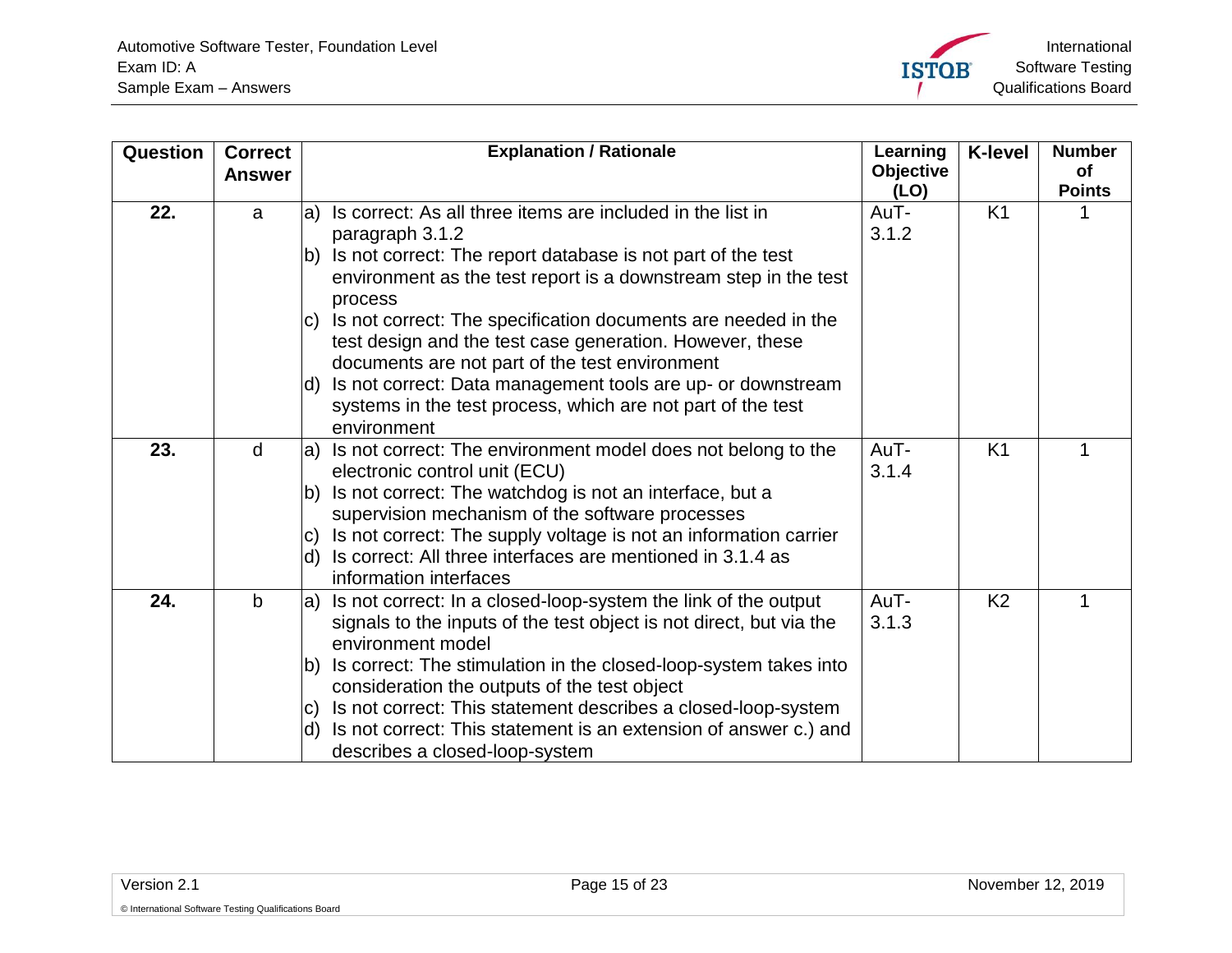<span id="page-15-1"></span><span id="page-15-0"></span>

| <b>Question</b> | <b>Correct</b><br><b>Answer</b> | <b>Explanation / Rationale</b>                                                                                                                                                                                                                                                                                                                                                                                                                                                                                                                                                                           | Learning<br>Objective<br>(LO) | <b>K-level</b> | <b>Number</b><br><b>of</b><br><b>Points</b> |
|-----------------|---------------------------------|----------------------------------------------------------------------------------------------------------------------------------------------------------------------------------------------------------------------------------------------------------------------------------------------------------------------------------------------------------------------------------------------------------------------------------------------------------------------------------------------------------------------------------------------------------------------------------------------------------|-------------------------------|----------------|---------------------------------------------|
| 25.             | C                               | a) Is not correct: The test object is readable for humans, as it<br>exists as a model and is not yet compiled<br>Is not correct: The test object in a Model-in-the-Loop (MiL) test<br>lb)<br>environment is usually a model and not yet compiled<br>Is correct: The Model-in-the-Loop (MiL) test environment does<br>C)<br>not need additional hardware<br>d) Is not correct: The environment model of a Model-in-the-Loop<br>(MiL) test environment is usually implemented in the same<br>development environment as the test object and can therefore<br>be used very early in the development process | AuT-<br>3.2.1                 | K <sub>2</sub> |                                             |
| 26.             | a                               | Is correct: Test execution takes place on a computer without<br>la)<br>specific hardware, i.e. no additional hardware is necessary<br>Is not correct: The source code of the test object is compiled<br>$\mathsf{b}$<br>Is not correct: A wrapper generates access points in the test<br>C)<br>object<br>Is not correct: The number of access points is limited by the<br>ld)<br>wrapper                                                                                                                                                                                                                 | AuT-<br>3.2.2                 | K <sub>1</sub> |                                             |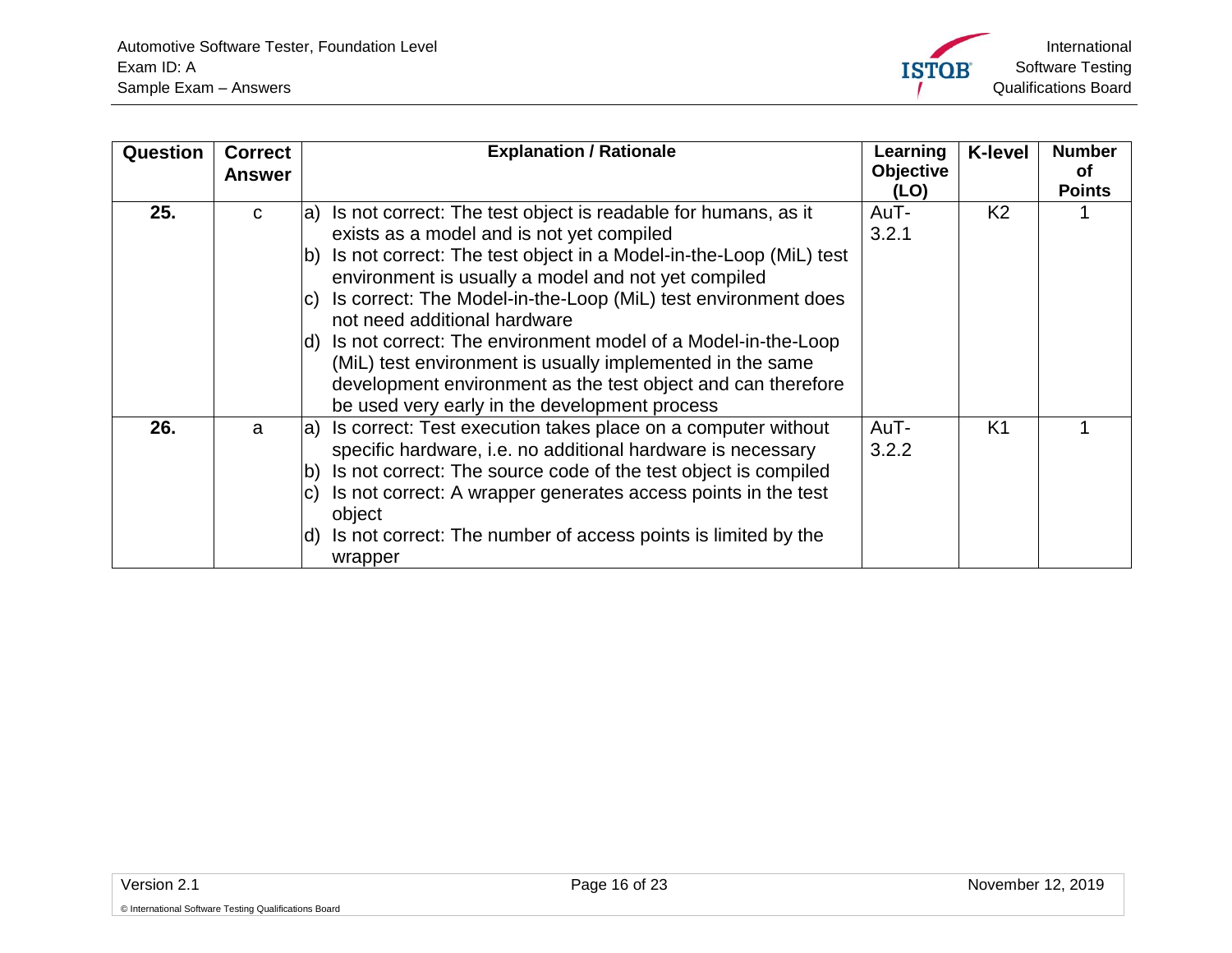

<span id="page-16-1"></span><span id="page-16-0"></span>

| Question | <b>Correct</b> |     | <b>Explanation / Rationale</b>                                     | Learning  | <b>K-level</b> | <b>Number</b> |
|----------|----------------|-----|--------------------------------------------------------------------|-----------|----------------|---------------|
|          | <b>Answer</b>  |     |                                                                    | Objective |                | <b>of</b>     |
|          |                |     |                                                                    | (LO)      |                | <b>Points</b> |
| 27.      | d              |     | a) Is not correct: Realistic runtimes of diagnosis requests can    | AuT-      | K <sub>1</sub> |               |
|          |                |     | only be deter-mined, if the environment model simulated the        | 3.2.2     |                |               |
|          |                |     | target hardware in detail, be-cause the target hardware is not     |           |                |               |
|          |                |     | available in the Software-in-the-Loop (SiL) test environment.      |           |                |               |
|          |                |     | Such tests would typically be carried out in a Hardware-in-the-    |           |                |               |
|          |                |     | Loop (HiL) test environment, as a detailed hardware simulation     |           |                |               |
|          |                |     | takes a lot of effort                                              |           |                |               |
|          |                | lb) | Is not correct: EMV-Tests are only possible in Software-in-the-    |           |                |               |
|          |                |     | Loop (SiL) test environment if the environment model would         |           |                |               |
|          |                |     | simulate the target hardware in detail, because the target         |           |                |               |
|          |                |     | hardware is not available in Software-in-the-Loop (SiL) test       |           |                |               |
|          |                |     | environment. Such tests would typically be carried out in a        |           |                |               |
|          |                |     | Hardware-in-the-Loop (HiL) test environment, as a detailed         |           |                |               |
|          |                |     | hardware simulation takes a lot of effort                          |           |                |               |
|          |                | IC) | Is not correct: As no hardware exists yet, performance tests       |           |                |               |
|          |                |     | are impossible to implement in a Software-in-the-Loop (SiL)        |           |                |               |
|          |                |     | test environment                                                   |           |                |               |
|          |                | ld) | Is correct: Interface and integration tests are typical parts of a |           |                |               |
|          |                |     | Software-in-the-Loop (SiL) test environment                        |           |                |               |
| 28.      | $\mathbf C$    | la) | Is not correct: The test case generator is a software tool for the | AuT-      | K <sub>2</sub> | 1             |
|          |                |     | generation of test cases and is not part of the test environment   | 3.2.3     |                |               |
|          |                | lb) | Is not correct: The software compiler is part of the build         |           |                |               |
|          |                |     | environment and is not part of the test environment                |           |                |               |
|          |                | IC) | Is correct: The listed parts are all included in the list from     |           |                |               |
|          |                |     | paragraph 3.2.3.1                                                  |           |                |               |
|          |                |     | d) Is not correct: The processor simulation is not a part of the   |           |                |               |
|          |                |     | Hardware-in-the-Loop (HiL) test environment, as real hardware      |           |                |               |
|          |                |     | is available for the test object                                   |           |                |               |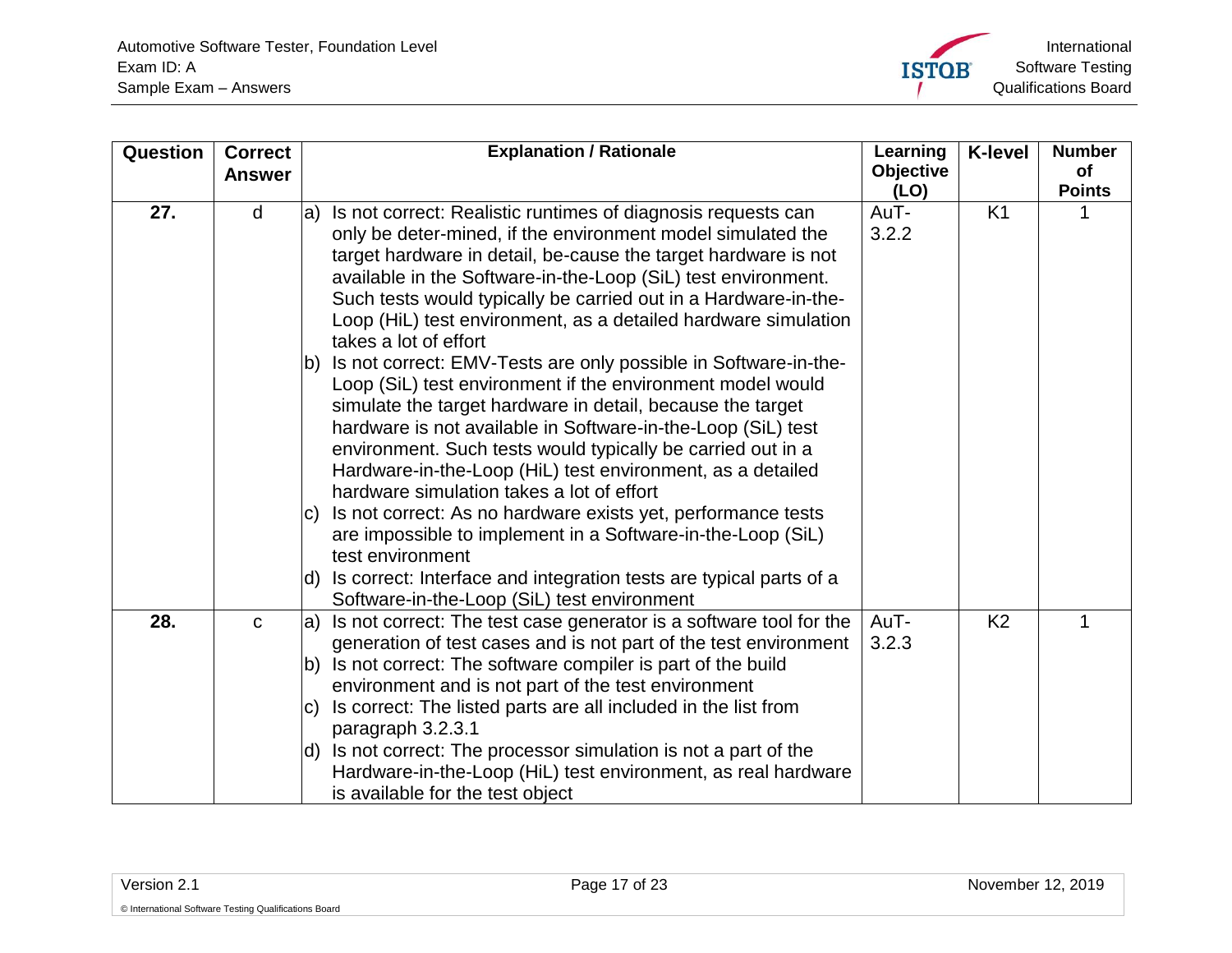<span id="page-17-1"></span><span id="page-17-0"></span>

| Question | <b>Correct</b> | <b>Explanation / Rationale</b>                                       | Learning         | <b>K-level</b> | <b>Number</b> |
|----------|----------------|----------------------------------------------------------------------|------------------|----------------|---------------|
|          | <b>Answer</b>  |                                                                      | <b>Objective</b> |                | οf            |
|          |                |                                                                      | (LO)             |                | <b>Points</b> |
| 29.      | b              | Is not correct: Model-in-the-Loop (MiL) and Software-in-the-<br>la)  | AuT-             | K <sub>3</sub> |               |
|          |                | Loop (SiL) test environments are suitable mainly for integration     | 3.2.4            |                |               |
|          |                | tests. The Hardware-in-the-Loop (HiL) test environment is            |                  |                |               |
|          |                | specialized to system tests                                          |                  |                |               |
|          |                | Is correct: Model-in-the-Loop(MiL) and Software-in-the-<br>lb)       |                  |                |               |
|          |                | Loop(SiL) test environments are suitable for component test          |                  |                |               |
|          |                | Is not correct: A Model-in-the-Loop (MiL) test environment is<br>IC) |                  |                |               |
|          |                | not suitable for system tests                                        |                  |                |               |
|          |                | Is not correct: Not every test environment can be used on<br>ld)     |                  |                |               |
|          |                | every test level                                                     |                  |                |               |
| 30.      | a              | Is correct: The more complex a system, the more computing<br>la)     | AuT-             | K <sub>2</sub> |               |
|          |                | time or more power a computer needs to provide all                   | 3.2.1            |                |               |
|          |                | information                                                          |                  |                |               |
|          |                | Is not correct: These access points are not common in the<br>lb)     |                  |                |               |
|          |                | Model-in-the-Loop (MiL) test environment                             |                  |                |               |
|          |                | Is not correct: This implementation is not common in the<br>lc)      |                  |                |               |
|          |                | Model-in-the-Loop (MiL) test environment                             |                  |                |               |
|          |                | Is not correct: Pausing is one of the biggest advantages of a<br>ld) |                  |                |               |
|          |                | Model-in-the-Loop (MiL) test environment                             |                  |                |               |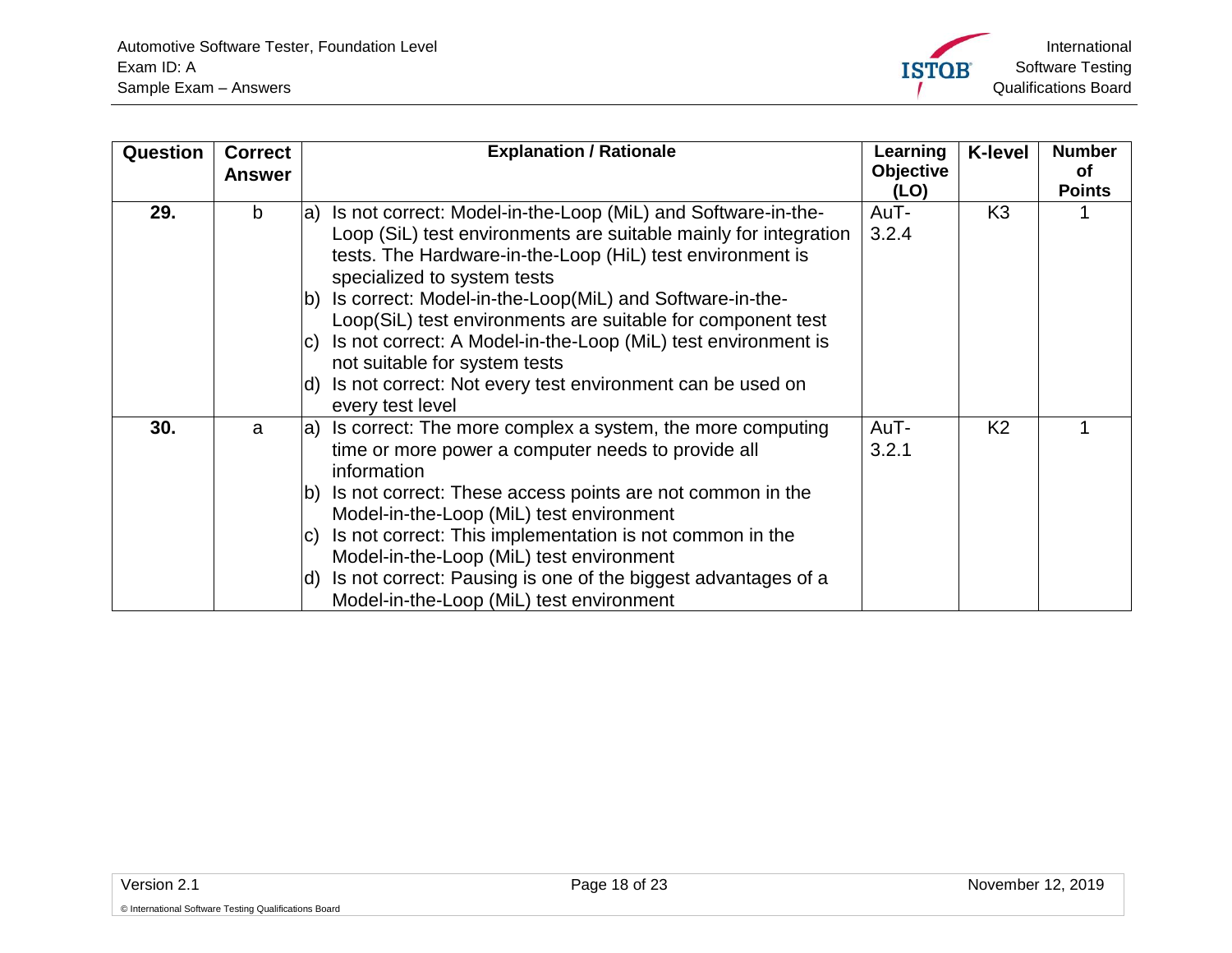

<span id="page-18-0"></span>

| Question | <b>Correct</b><br><b>Answer</b> | <b>Explanation / Rationale</b>                                                                                                                                                                                                                                                                                                                                                                                                                                                                                                                                                                                                                                                                                                                                                                                      | Learning<br><b>Objective</b><br>(LO) | <b>K-level</b> | <b>Number</b><br>Οf<br><b>Points</b> |
|----------|---------------------------------|---------------------------------------------------------------------------------------------------------------------------------------------------------------------------------------------------------------------------------------------------------------------------------------------------------------------------------------------------------------------------------------------------------------------------------------------------------------------------------------------------------------------------------------------------------------------------------------------------------------------------------------------------------------------------------------------------------------------------------------------------------------------------------------------------------------------|--------------------------------------|----------------|--------------------------------------|
| 31.      | C                               | a) Is not correct: The overall system requirements can be tested<br>at the system HiL, but not at the Component Hardware-in-the-<br>Loop (HiL) test environment<br>Is not correct: The driving behavior is a complex function and<br>lb)<br>is carried out by several electronic control units. Thus, the<br>Component Hardware-in-the-Loop (HiL) test environment is<br>not suitable<br>Is correct: At the Component Hardware-in-the-Loop (HiL) test<br>$\mathbf{C}$<br>environment, single electronic control units and their functions<br>are tested<br>Is not correct: To test the data exchange between electronic<br>ld)<br>control units, at least two electronic control units (ECU's) are<br>necessary. Thus, those tests must be carried out at the<br>System Hardware-in-the-Loop (HiL) test environment | AuT-<br>3.2.3                        | K <sub>2</sub> |                                      |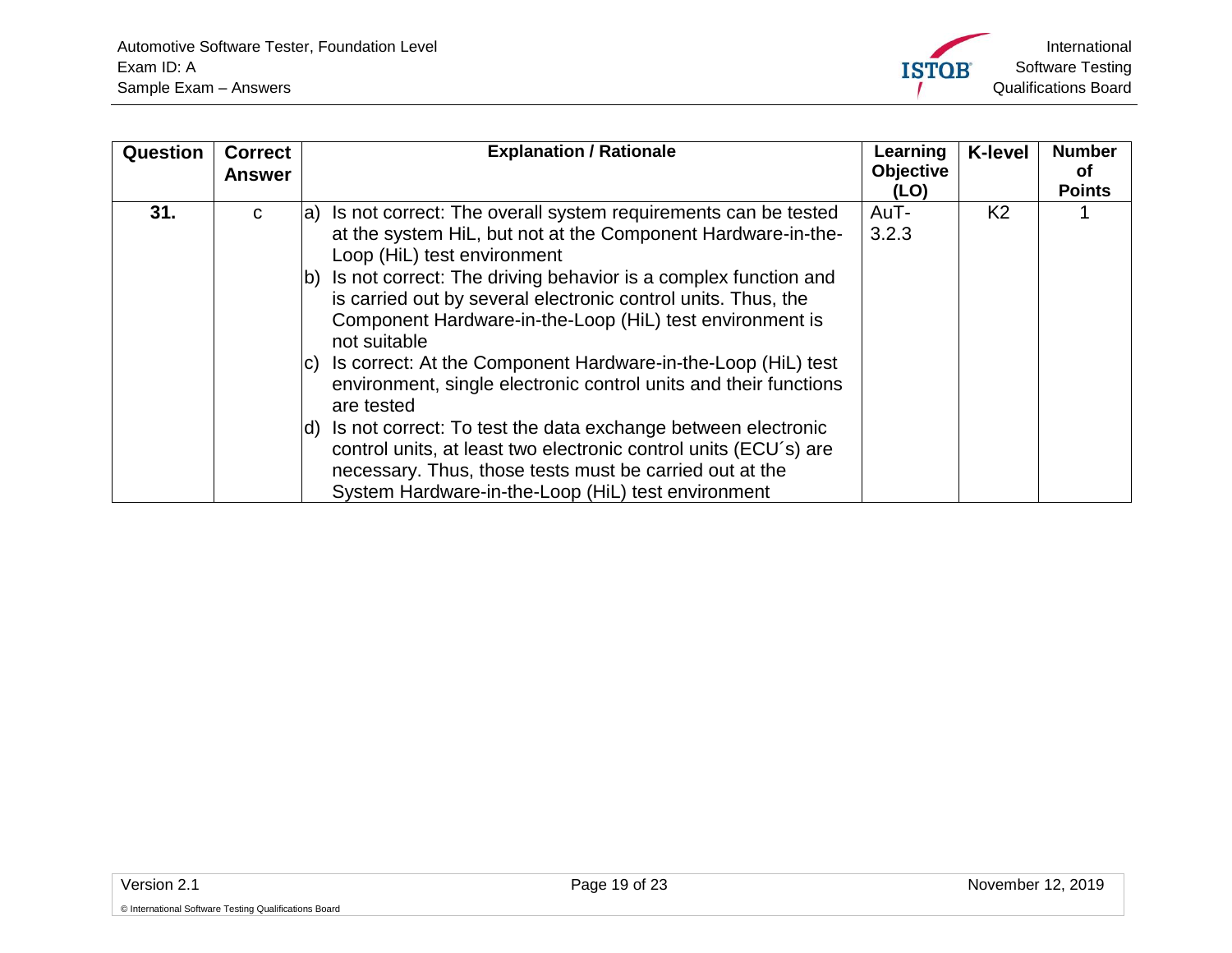

<span id="page-19-1"></span><span id="page-19-0"></span>

| Question | <b>Correct</b> | <b>Explanation / Rationale</b>                                                                                                                                                                                                                                                                                           | Learning          | <b>K-level</b> | <b>Number</b>              |
|----------|----------------|--------------------------------------------------------------------------------------------------------------------------------------------------------------------------------------------------------------------------------------------------------------------------------------------------------------------------|-------------------|----------------|----------------------------|
|          | <b>Answer</b>  |                                                                                                                                                                                                                                                                                                                          | Objective<br>(LO) |                | <b>of</b><br><b>Points</b> |
| 32.      | $\mathsf{b}$   | $ a\rangle$ Is not correct: The cost for error handling increases in the test<br>environments in the following order: MiL, SiL, HiL test<br>environment. Costs are therefore lowest in the Model-in-the-<br>Loop (MiL) test environment                                                                                  | AuT-<br>3.2.4     | K <sub>3</sub> |                            |
|          |                | Is correct: The closeness to reality increases in the test<br>lb)<br>environments in the following order: MiL, SiL, HiL test<br>environment. The HiL test environment is the most realistic in<br>comparison to the other test environments                                                                              |                   |                |                            |
|          |                | Is not correct: The effort for the commissioning and<br>IC)<br>maintenance increases in the test environments in the<br>following order: MiL, SiL, HiL test environment. The efforts are<br>therefore highest in the Hardware-in-the-Loop (HiL) test<br>environment                                                      |                   |                |                            |
|          |                | $ d\rangle$ Is not correct: The necessary level of maturity of the test object<br>increases in the test environments in the following order: MiL,<br>SiL, HiL test environment. In a Software-in-the-Loop (SiL) test<br>environment the test object typically does not include target<br>hardware, but only the software |                   |                |                            |
| 33.      | $\mathbf C$    | a) Is not correct: As there is no hardware, which can be used in<br>the Hardware-in-the-Loop (HiL) test environment                                                                                                                                                                                                      | AuT-<br>3.2.3     | K <sub>2</sub> | 1                          |
|          |                | Is not correct: As a Software-in-the-Loop (SiL) test<br>lb)<br>environment does not re-quire additional hardware like a<br>development board                                                                                                                                                                             |                   |                |                            |
|          |                | Is correct: As no hardware is available and the test object is<br>IC)<br>available as a model, a Model-in-the-Loop (MiL) test<br>environment is to be preferred                                                                                                                                                          |                   |                |                            |
|          |                | Is not correct: Even without the hardware, tests are already<br>ld)<br>possible                                                                                                                                                                                                                                          |                   |                |                            |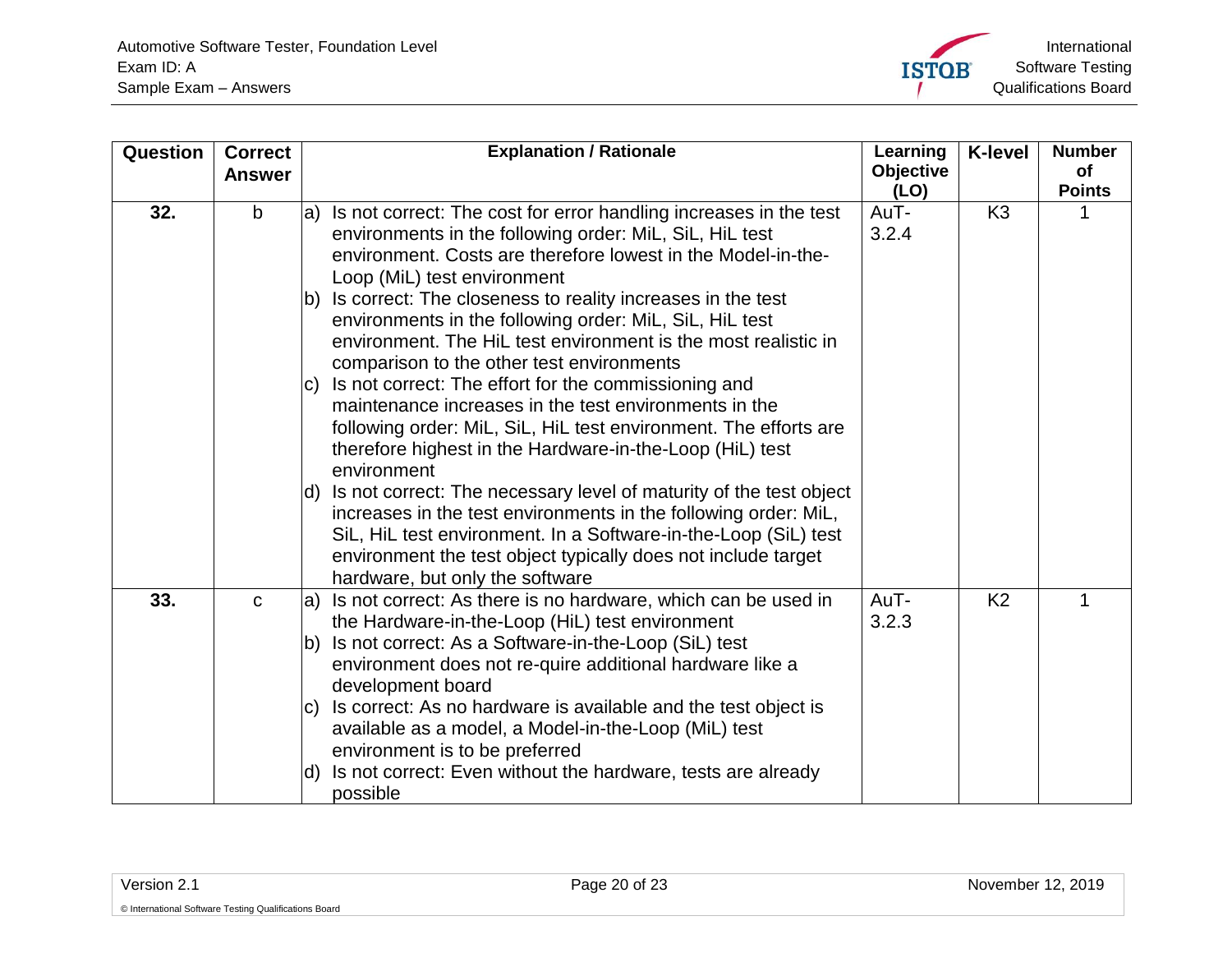<span id="page-20-3"></span><span id="page-20-2"></span><span id="page-20-1"></span><span id="page-20-0"></span>

| Question | <b>Correct</b><br><b>Answer</b> | <b>Explanation / Rationale</b>                                                                                                                                                                  | Learning<br><b>Objective</b> | <b>K-level</b> | <b>Number</b><br><b>of</b> |
|----------|---------------------------------|-------------------------------------------------------------------------------------------------------------------------------------------------------------------------------------------------|------------------------------|----------------|----------------------------|
| 34.      | $\mathbf C$                     | Is not correct: not compliant with the definition of the term<br>la)                                                                                                                            | (LO)<br>Keyword              | K <sub>1</sub> | <b>Points</b>              |
|          |                                 | Is not correct: not compliant with the definition of the term<br>lb)<br>Is correct: see definition of the term<br>$\mathbf{C}$                                                                  |                              |                |                            |
|          |                                 | Is not correct: not compliant with the definition of the term<br>d)                                                                                                                             |                              |                |                            |
| 35.      | $\mathbf C$                     | Is not correct: "Required" guidelines may only be disregarded<br>la)<br>by the developer, if he can provide a compelling reason                                                                 | AuT-<br>4.1.1                | K <sub>2</sub> |                            |
|          |                                 | Is not correct: Organizations can intensify the binding<br>character of a rule for themselves                                                                                                   |                              |                |                            |
|          |                                 | c) Is correct: Coding standards help to avoid anomalies. Typical<br>violation of coding standards are part of these anomalies                                                                   |                              |                |                            |
|          |                                 | Is not correct: Directives are not fully testable by static analysis<br>ld)<br>tools                                                                                                            |                              |                |                            |
| 36.      | $\mathbf b$                     | Is not correct: The requirement is verifiable, and can thus be<br>la)<br>verified in an easy system test                                                                                        |                              | K <sub>3</sub> |                            |
|          |                                 | Is correct: The requirement 2 can be split in two partial<br>lb)<br>requirements: in the one about the inner states in a switched<br>on state and in the statement about the switched off state |                              |                |                            |
|          |                                 | Is not correct: the requirement 3 is not inconsistent<br>IC)                                                                                                                                    |                              |                |                            |
|          |                                 | Is not correct: The test requirements are unambiguous. It is<br>ld)<br>mentioned clearly what should be considered                                                                              |                              |                |                            |
| 37.      | $\mathbf C$                     | Is not correct<br>la)<br>Is not correct: Requirements are the basis here, not the test<br>lb)<br>object. The described technique would also be more a review                                    | AuT-<br>4.2.4                | K <sub>1</sub> | 1                          |
|          |                                 | of the requirements                                                                                                                                                                             |                              |                |                            |
|          |                                 | Is correct<br>$\vert$ C)<br>Is not correct<br>d)                                                                                                                                                |                              |                |                            |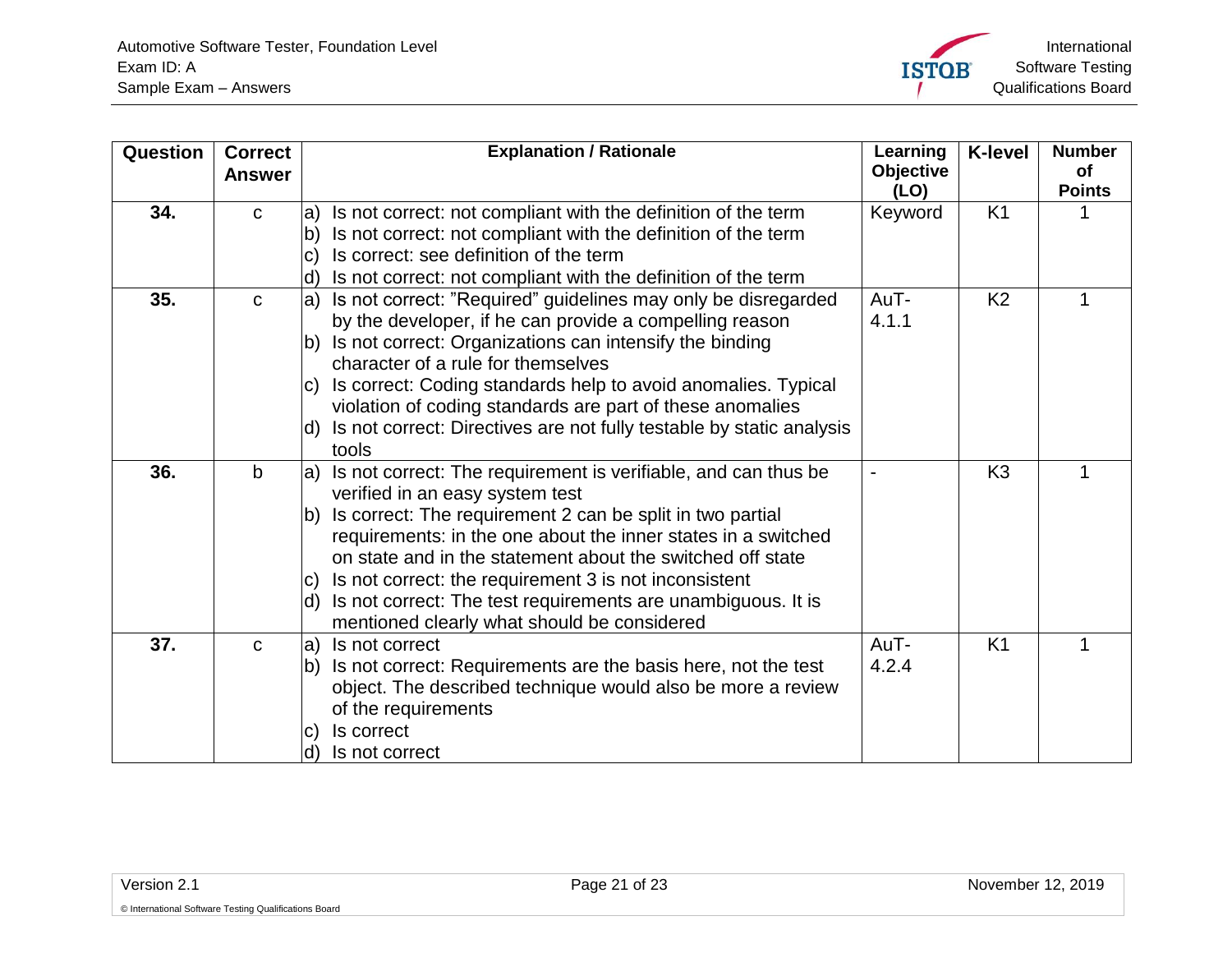

<span id="page-21-1"></span><span id="page-21-0"></span>

| Question | <b>Correct</b><br><b>Answer</b> | <b>Explanation / Rationale</b>                                                                                                                                                                                                                                                                                                                                                                                                                                                                                                                                                                                                                                                                                             | Learning<br>Objective<br>(LO) | <b>K-level</b> | <b>Number</b><br><b>of</b><br><b>Points</b> |
|----------|---------------------------------|----------------------------------------------------------------------------------------------------------------------------------------------------------------------------------------------------------------------------------------------------------------------------------------------------------------------------------------------------------------------------------------------------------------------------------------------------------------------------------------------------------------------------------------------------------------------------------------------------------------------------------------------------------------------------------------------------------------------------|-------------------------------|----------------|---------------------------------------------|
| 38.      | C                               | Is not correct: This statement is correct<br>$ a\rangle$                                                                                                                                                                                                                                                                                                                                                                                                                                                                                                                                                                                                                                                                   | AuT-                          | K <sub>2</sub> |                                             |
|          |                                 | Is not correct: This statement is correct<br> b)<br>Is correct: This statement is wrong, as fault injection tests are                                                                                                                                                                                                                                                                                                                                                                                                                                                                                                                                                                                                      | 4.2.3                         |                |                                             |
|          |                                 | IC)<br>not about errors in requirements, but about errors in the                                                                                                                                                                                                                                                                                                                                                                                                                                                                                                                                                                                                                                                           |                               |                |                                             |
|          |                                 | system                                                                                                                                                                                                                                                                                                                                                                                                                                                                                                                                                                                                                                                                                                                     |                               |                |                                             |
|          |                                 | Is not correct: This statement Is correct<br>(d                                                                                                                                                                                                                                                                                                                                                                                                                                                                                                                                                                                                                                                                            |                               |                |                                             |
| 39.      | C                               | Is not correct: Each test technique has its own strengths and<br>$ a\rangle$<br>weaknesses. None of them should generally be preferred over<br>another. Especially if the source code as a starting point does<br>not exist, white box test design techniques cannot be used<br>Is not correct: The selection depends on several factors, not<br>$ b\rangle$<br>only on the ASIL. Mentioned are: state of the art, test basis,<br>risk observation, test level<br>Is correct: The selection depends on several factors. Even<br>IC)<br>though the mentioning of the ASIL as stated in table 6 of the<br>syllabus is missing, the mentioning of 3 of the most principal<br>factors makes this answer the closest to perfect | AuT-<br>4.2.5                 | K <sub>3</sub> |                                             |
|          |                                 | Is not correct: If this was the case, then one would not need to<br>Id)<br>include the white-box test design techniques in the<br>considerations about the different test techniques. Especially if<br>it is about the coverage of the source code, structure based<br>techniques are the method of choice                                                                                                                                                                                                                                                                                                                                                                                                                 |                               |                |                                             |